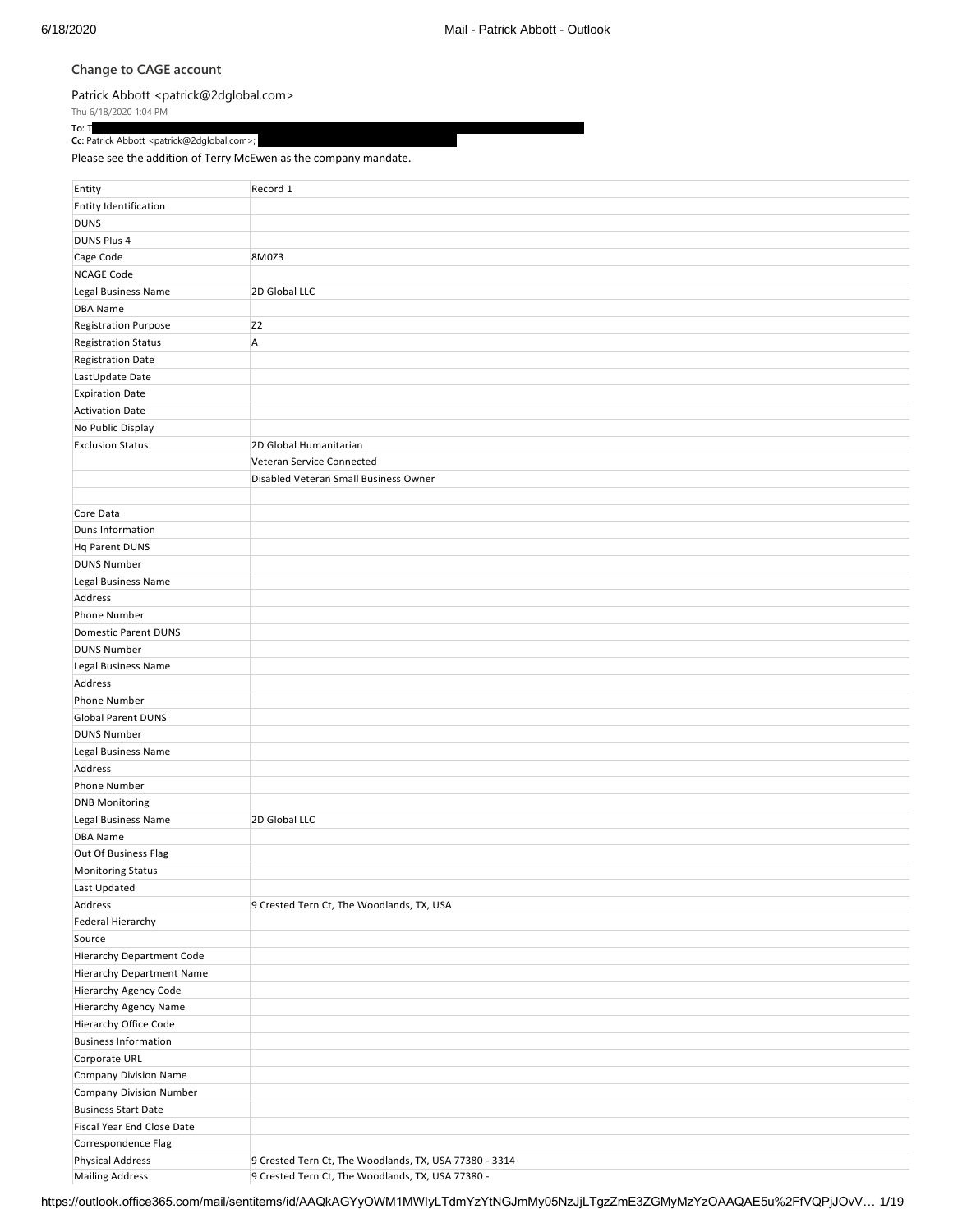| <b>Agency Business Purpose</b>  |                                                    |
|---------------------------------|----------------------------------------------------|
| Orginization Type               | 2K VSOB                                            |
| <b>TIN Information</b>          |                                                    |
| Tax Payer Identification Type   | EIN                                                |
| Tax Payer Identification Number | 85-1418607                                         |
| General Information             |                                                    |
| State Of Incorporation          | <b>TX</b>                                          |
| Country Of Incorporation        | <b>USA</b>                                         |
| Company Security Level          |                                                    |
| List Of Business Types          |                                                    |
| <b>Business Types</b>           |                                                    |
| Code                            |                                                    |
| <b>Business Types</b>           |                                                    |
| Code                            | 2X                                                 |
| <b>Business Types</b>           |                                                    |
| Code                            | A <sub>5</sub>                                     |
| <b>Business Types</b>           |                                                    |
| Code                            | H <sub>2</sub>                                     |
|                                 |                                                    |
| <b>Business Types</b><br>Code   |                                                    |
|                                 | IJ                                                 |
| <b>Business Types</b>           |                                                    |
| Code                            | QF                                                 |
| List Of Business Types          |                                                    |
| Financial Information           |                                                    |
| Credit Card Usage               | ${\sf N}$                                          |
| Delinquent Federal Debt         |                                                    |
| List Of Financial Information   |                                                    |
| <b>Financial Account</b>        |                                                    |
| Authorization Date              |                                                    |
| <b>EFT Information</b>          |                                                    |
| Account Type                    | C                                                  |
| <b>Financial Institute</b>      | <b>WELLS FARGO BANK</b>                            |
| Account Number                  |                                                    |
|                                 |                                                    |
|                                 |                                                    |
| <b>ABA Routing Number</b>       |                                                    |
| <b>EFT Waiver</b>               | $\mathsf{N}$                                       |
| Lockbox Number                  |                                                    |
| <b>ACH Information</b>          |                                                    |
| US Phone                        |                                                    |
| Non US Phone                    |                                                    |
| <b>FAX Number</b>               |                                                    |
| Email                           | patrick@2DGlobal.com                               |
| Remittance Information          |                                                    |
| Name                            | 2D Global LLC Patrick J Abbott                     |
| Address                         | 9 Crested Tern Court, The Woodlands, TX USA, 77380 |
| Merchant ID1                    |                                                    |
| Merchant ID2                    |                                                    |
| Department Code                 |                                                    |
| Agency Location Code            |                                                    |
| Disbursing Office Symbol        |                                                    |
| <b>Accounting Station</b>       |                                                    |
|                                 |                                                    |
|                                 |                                                    |
| Assertions                      |                                                    |
| Goods And Services              |                                                    |
| List Of NAICS                   |                                                    |
| NAICS                           |                                                    |
| Code                            |                                                    |
| Primary                         | Yes                                                |
| <b>SBA Small Business</b>       | Y                                                  |
| Exception                       |                                                    |
| Location                        |                                                    |
| Description                     |                                                    |
| Protest                         |                                                    |
| Size Change                     |                                                    |
| <b>NAICS</b>                    |                                                    |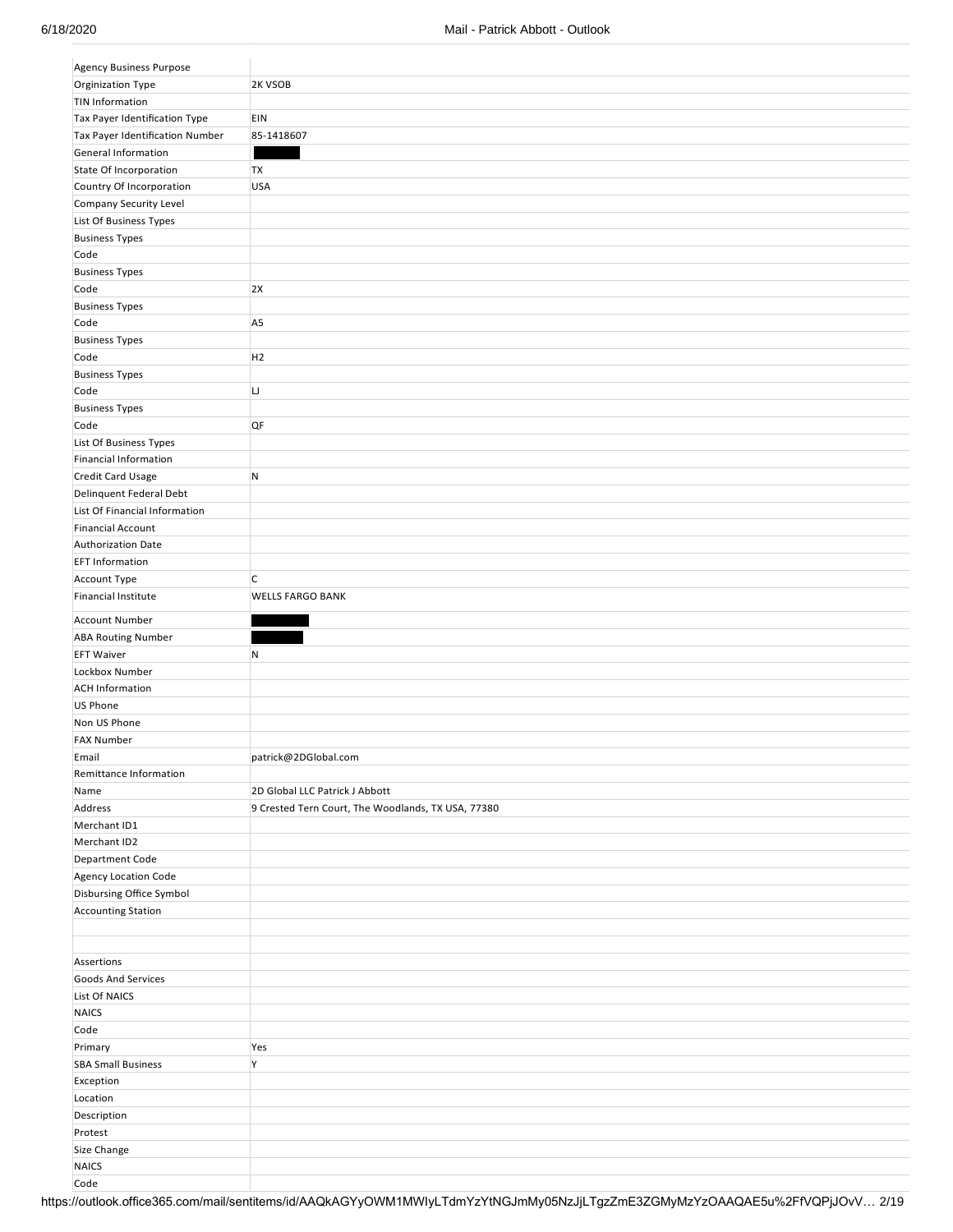| Primary                   |      |
|---------------------------|------|
| <b>SBA Small Business</b> | Y    |
| Exception                 |      |
| Location                  |      |
| Description               |      |
| Protest                   |      |
| Size Change               |      |
| NAICS                     |      |
|                           |      |
| Code                      |      |
| Primary                   |      |
| <b>SBA Small Business</b> | Y    |
| Exception                 |      |
| Location                  |      |
| Description               |      |
| Protest                   |      |
| Size Change               |      |
| List Of PSC               |      |
| PSC                       |      |
| Code                      |      |
| PSC                       |      |
| Code                      |      |
| PSC                       |      |
| Code                      |      |
| PSC                       |      |
| Code                      |      |
| PSC                       |      |
|                           |      |
| Code                      |      |
| PSC                       |      |
| Code                      |      |
| PSC                       |      |
| Code                      |      |
| PSC                       |      |
| Code                      |      |
| PSC                       |      |
| Code                      |      |
| PSC                       |      |
| Code                      |      |
| PSC                       |      |
| Code                      |      |
| PSC                       |      |
| Code                      | AC61 |
| PSC                       |      |
| Code                      | AC62 |
| PSC                       |      |
|                           |      |
| Code                      | AC63 |
| PSC                       |      |
| Code                      | AD51 |
| PSC                       |      |
| Code                      | AD52 |
| PSC                       |      |
| Code                      | AD53 |
| PSC                       |      |
| Code                      | AD54 |
| PSC                       |      |
| Code                      | AD55 |
| PSC                       |      |
| Code                      | AD57 |
| PSC                       |      |
| Code                      | AD61 |
| PSC                       |      |
| Code                      | AD62 |
| PSC                       |      |
| Code                      | AD63 |
| PSC                       |      |
| Code                      | AG31 |
| PSC                       |      |
|                           |      |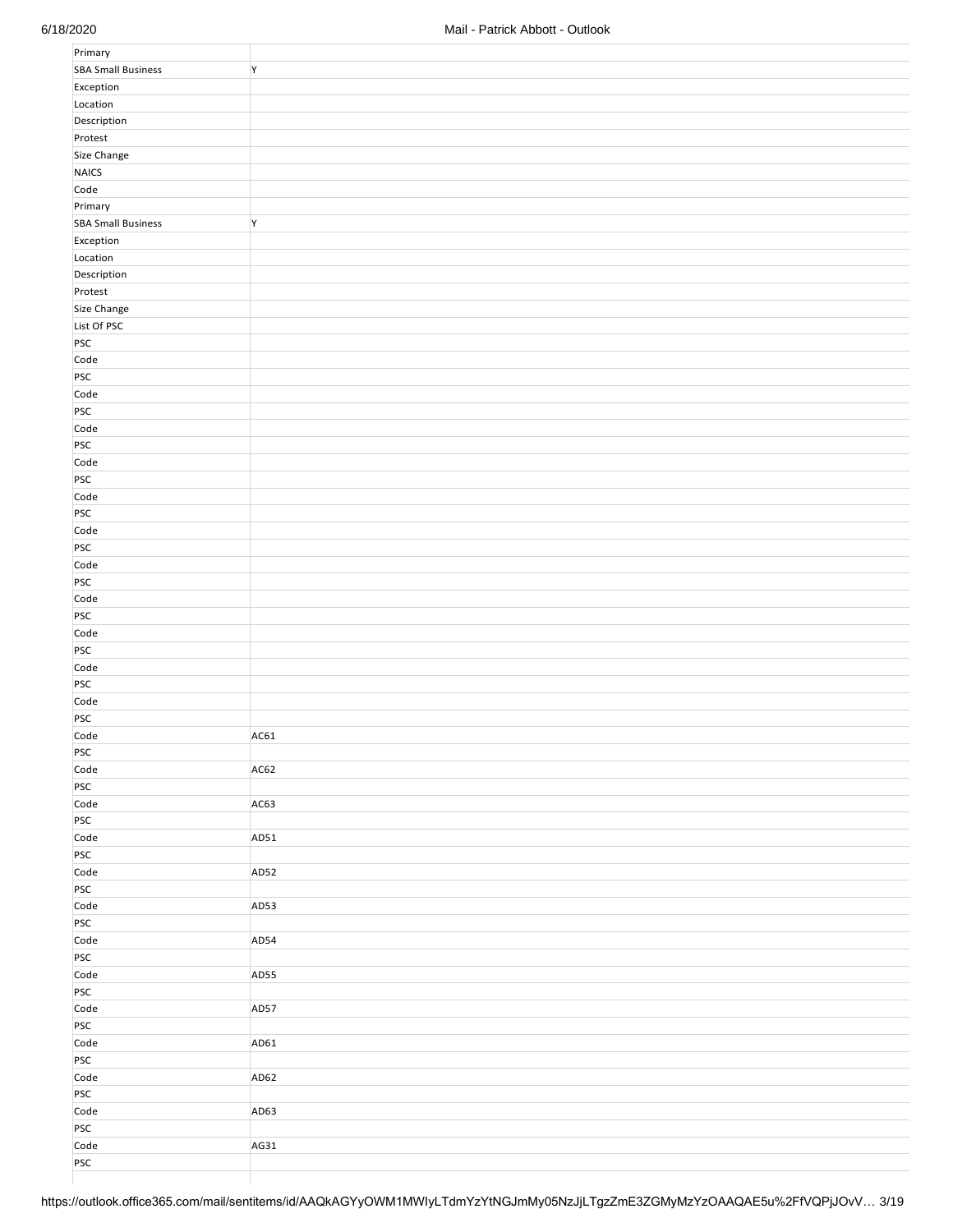| Code | AG32             |
|------|------------------|
| PSC  |                  |
| Code | AG33             |
| PSC  |                  |
|      |                  |
| Code | AG34             |
| PSC  |                  |
| Code | AG35             |
| PSC  |                  |
| Code | AG36             |
| PSC  |                  |
| Code | AG37             |
| PSC  |                  |
| Code | AG41             |
| PSC  |                  |
| Code | AG42             |
| PSC  |                  |
| Code | AG43             |
|      |                  |
| PSC  |                  |
| Code | AG44             |
| PSC  |                  |
| Code | AG45             |
| PSC  |                  |
| Code | AG46             |
| PSC  |                  |
| Code | AG47             |
| PSC  |                  |
| Code | AJ11             |
| PSC  |                  |
| Code | AJ12             |
| PSC  |                  |
| Code | AJ13             |
| PSC  |                  |
|      |                  |
| Code | AJ14             |
| PSC  |                  |
| Code | AJ15             |
| PSC  |                  |
| Code | AJ16             |
| PSC  |                  |
| Code | AJ17             |
| PSC  |                  |
| Code | AJ51             |
| PSC  |                  |
| Code | AJ52             |
| PSC  |                  |
| Code | AJ53             |
| PSC  |                  |
| Code | AJ54             |
| PSC  |                  |
|      |                  |
| Code | AJ55             |
| PSC  |                  |
| Code | AJ56             |
| PSC  |                  |
| Code | AJ57             |
| PSC  |                  |
| Code | <b>AN12</b>      |
| PSC  |                  |
| Code | <b>AN13</b>      |
| PSC  |                  |
| Code | AN14             |
| PSC  |                  |
| Code | AN <sub>15</sub> |
| PSC  |                  |
| Code | AN16             |
| PSC  |                  |
| Code | <b>AN17</b>      |
| PSC  |                  |
| Code | AN71             |
|      |                  |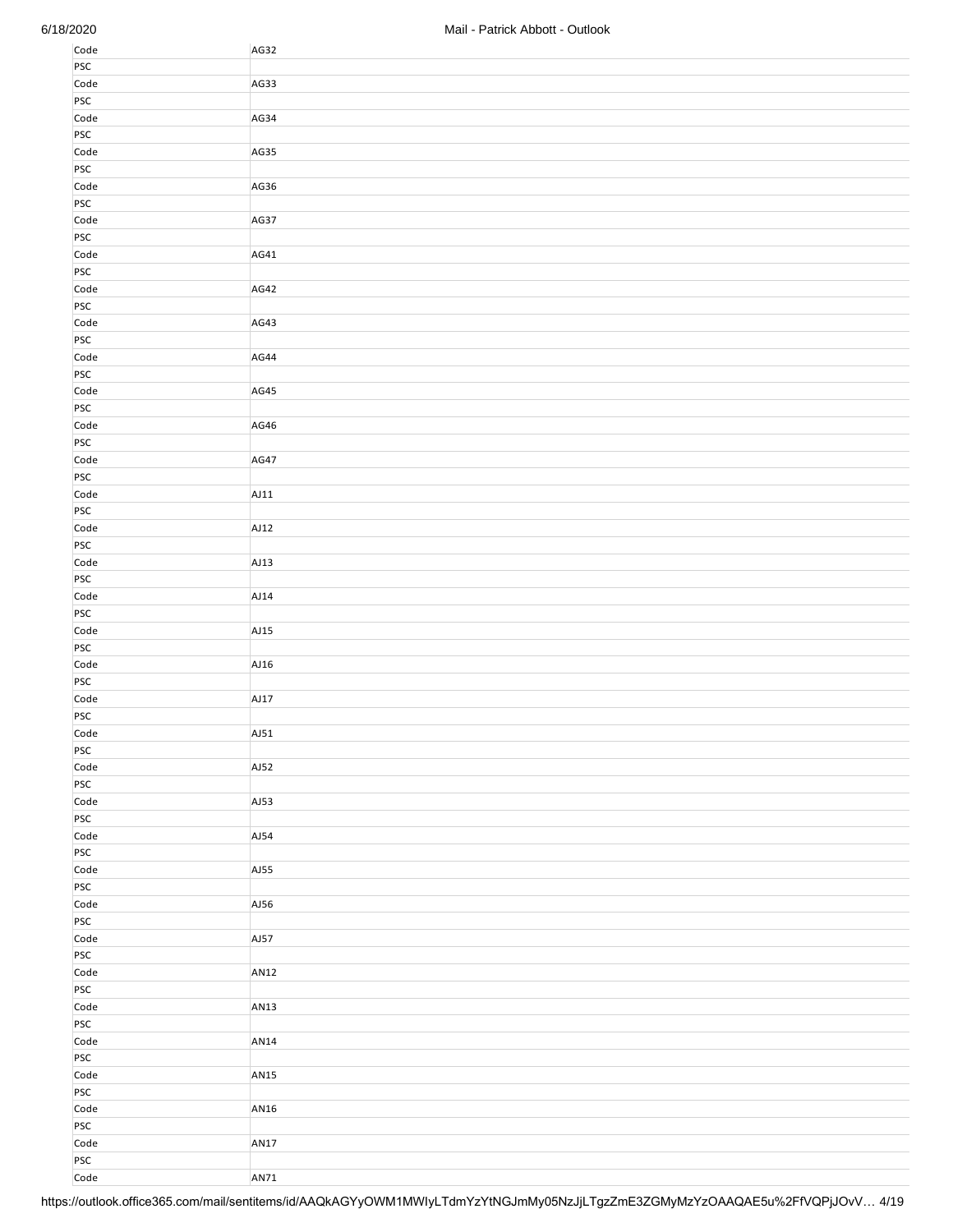| PSC         |             |
|-------------|-------------|
|             |             |
| Code        | <b>AN72</b> |
| PSC         |             |
| Code        | AN73        |
|             |             |
| PSC         |             |
| Code        | AN74        |
| PSC         |             |
| Code        | <b>AN77</b> |
|             |             |
| PSC         |             |
| Code        | AN92        |
| PSC         |             |
| Code        | AN93        |
| PSC         |             |
|             |             |
| Code        | AN94        |
| PSC         |             |
| Code        | AN95        |
| PSC         |             |
|             |             |
| Code        | AN96        |
| PSC         |             |
| Code        | AN97        |
| PSC         |             |
|             |             |
| Code        | AR11        |
| PSC         |             |
| Code        | AR12        |
| PSC         |             |
|             |             |
| Code        | AR13        |
| PSC         |             |
| Code        | AR14        |
| PSC         |             |
| Code        | AR15        |
|             |             |
| PSC         |             |
| Code        | AR16        |
| PSC         |             |
| Code        | AR17        |
|             |             |
| PSC         |             |
| Code        | AS12        |
| PSC         |             |
| Code        | AS13        |
|             |             |
| PSC         |             |
| Code        | AS14        |
| PSC         |             |
|             |             |
|             |             |
| Code        | AS21        |
| PSC         |             |
| Code        | AS22        |
| PSC         |             |
|             |             |
| Code        | AS23        |
| PSC         |             |
| Code        | AS24        |
| PSC         |             |
| Code        | AS25        |
|             |             |
| <b>PSC</b>  |             |
| Code        | AS91        |
| PSC         |             |
| Code        | AS92        |
| PSC         |             |
|             |             |
| Code        | AS93        |
| <b>PSC</b>  |             |
| Code        | AS94        |
| PSC         |             |
|             |             |
| Code        | AS95        |
| PSC         |             |
| Code        | AS96        |
| <b>PSC</b>  |             |
|             | AS97        |
| Code        |             |
| PSC<br>Code | AZ11        |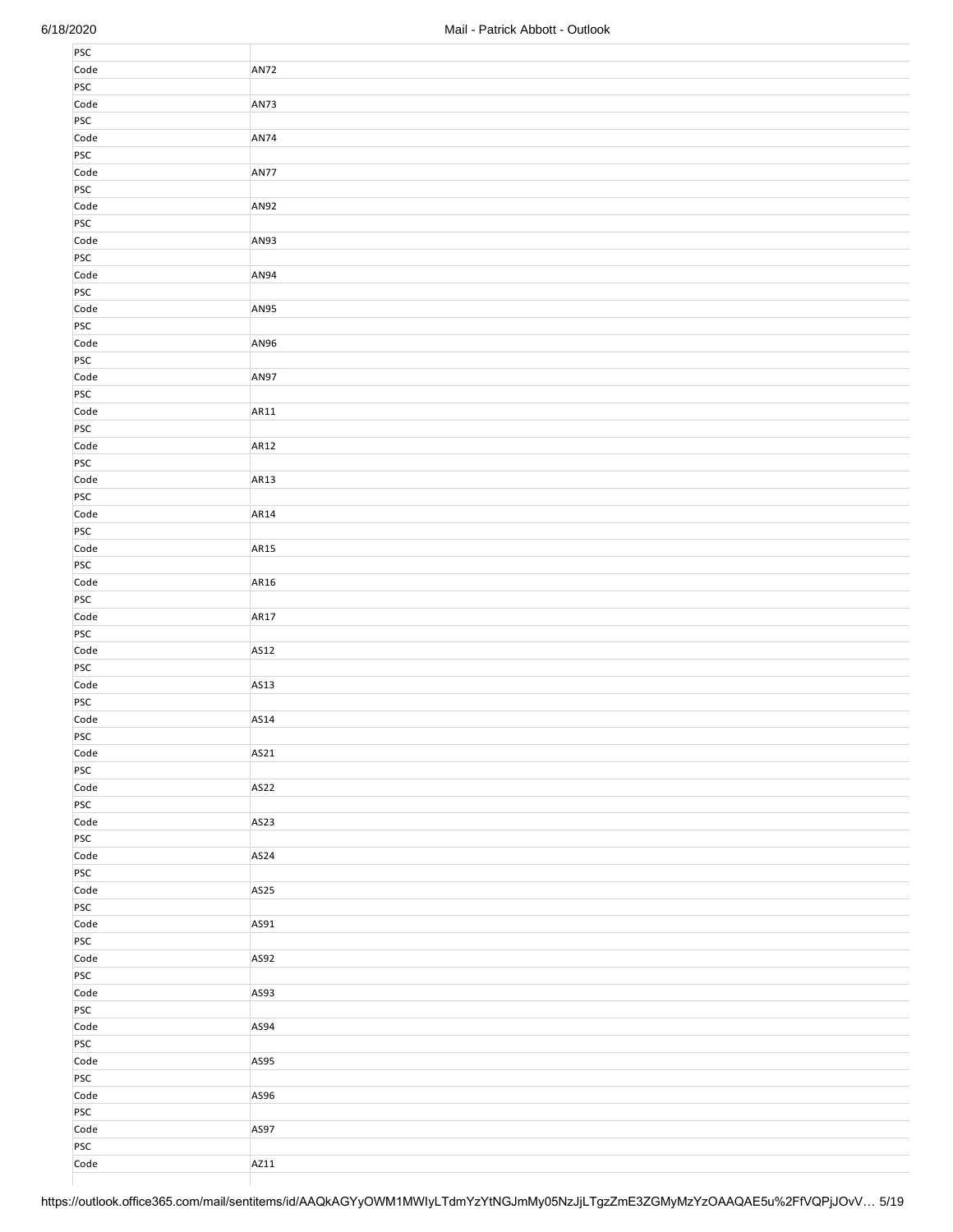| PSC                            |              |
|--------------------------------|--------------|
| Code                           | AZ12         |
| PSC                            |              |
| Code                           | AZ13         |
| PSC                            |              |
| Code                           | AZ14         |
| <b>PSC</b>                     |              |
| Code                           | AZ15         |
| PSC                            |              |
| Code                           | L023         |
| PSC                            |              |
|                                |              |
| Code                           | L025         |
| PSC                            |              |
| Code                           | L026         |
| PSC                            |              |
| Code                           | L028         |
| PSC                            |              |
| Code                           | L031         |
| PSC                            |              |
| Code                           | L042         |
| PSC                            |              |
| Code                           | L056         |
| PSC                            |              |
| Code                           | L058         |
| PSC                            |              |
| Code                           | L065         |
| PSC                            |              |
| Code                           | L066         |
| PSC                            |              |
| Code                           | L068         |
| PSC                            |              |
| Code                           | U001         |
| PSC                            |              |
| Code                           | U004         |
| PSC                            |              |
| Code                           | U099         |
| Size Metrics                   |              |
| Average Annual Revenue         |              |
| Average Number Of Employees    |              |
| List Of Size Metric Details    |              |
| <b>Employees Location</b>      |              |
| Receipts Location              |              |
| Industry Specific Size Metrics |              |
| <b>Barrels Capacity</b>        |              |
| <b>Total Assets</b>            |              |
| Megawatt Hours                 |              |
| Size Metric Details            |              |
| <b>EDI Information</b>         |              |
| VAN Provider                   |              |
| <b>ISA Qualifier</b>           |              |
| ISA Identifier                 |              |
| Functional Group Identifier    |              |
| Request Flag 820s              |              |
| Disaster Relief Data           |              |
| List Of Bonding Levels         |              |
| Disaster Relief Area           |              |
| Type                           | Any State    |
|                                |              |
|                                |              |
| Reps And Certs                 | Υ            |
| Certifications                 | Υ            |
| <b>FAR Responses</b>           | Υ            |
| List Of Provisions             | ${\sf N}$    |
| Provision                      |              |
| id                             | FAR 52.203-2 |
| List Of Answers                |              |

Answers : BusinessObjectAnswerType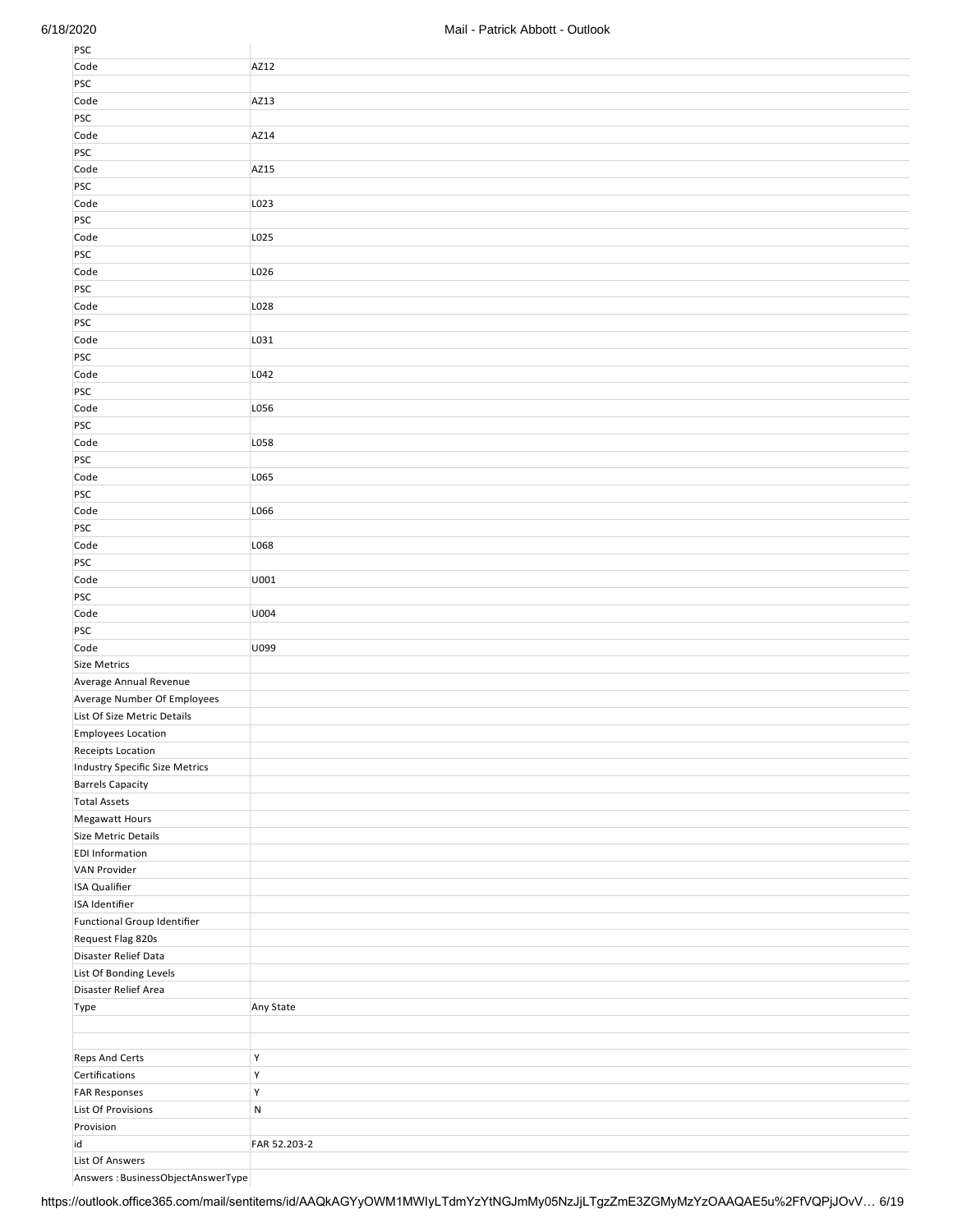| Answer ID                            |                             |
|--------------------------------------|-----------------------------|
| Section                              |                             |
| Business Object : Person             |                             |
| ID                                   |                             |
| Title                                | <b>Distribution Manager</b> |
| <b>First Name</b>                    |                             |
| Mi                                   |                             |
| Last Name                            |                             |
| Business Object : Person             |                             |
| ID                                   |                             |
| Title                                | Chairman                    |
| <b>First Name</b>                    | Patrick J Abbott            |
| Mi                                   |                             |
|                                      |                             |
| Last Name                            |                             |
| Business Object : Person<br>ID       |                             |
|                                      |                             |
| Title                                | Counsel                     |
| <b>First Name</b>                    | Dr.                         |
| Mi                                   |                             |
| Last Name                            |                             |
| Business Object : Person             |                             |
| ID                                   |                             |
| Title                                | Marketing                   |
| <b>First Name</b>                    | James                       |
| Mi                                   |                             |
| Last Name                            |                             |
| Business Object : Person             |                             |
| ID                                   |                             |
| Title                                | <b>Medical and Devices</b>  |
| <b>First Name</b>                    |                             |
| Mi                                   |                             |
| Last Name                            |                             |
| Provision                            |                             |
| id                                   | FAR 52.203-11               |
| List Of Answers                      |                             |
| Answers: FreeTextAnswerType          |                             |
| Answer ID                            |                             |
| Section                              |                             |
| Answer Text                          | Yes                         |
| Provision                            |                             |
| id                                   | FAR 52.203-18               |
| List Of Answers                      |                             |
| Answers: FreeTextAnswerType          |                             |
| Answer ID                            |                             |
| Section                              |                             |
| Answer Text                          |                             |
|                                      | Yes                         |
| Provision                            |                             |
| id                                   | FAR 52.204-3                |
| List Of Answers                      |                             |
| Answers: BusinessObjectAnswerType    |                             |
| Answer ID                            |                             |
| Section                              |                             |
| Business Object : TINHolderStatus    |                             |
| ID                                   |                             |
| Status                               | TIN ON FILE                 |
| Answers: BusinessObjectAnswerType    |                             |
| Answer ID                            |                             |
| Section                              | 52.204-3.e                  |
| <b>Business Object: Organization</b> |                             |
| ID                                   |                             |
| Organization Type                    | 2K                          |
| Answers: FreeTextAnswerType          |                             |
| Answer ID                            |                             |
| Section                              |                             |
| Answer Text                          | No                          |
| Provision                            |                             |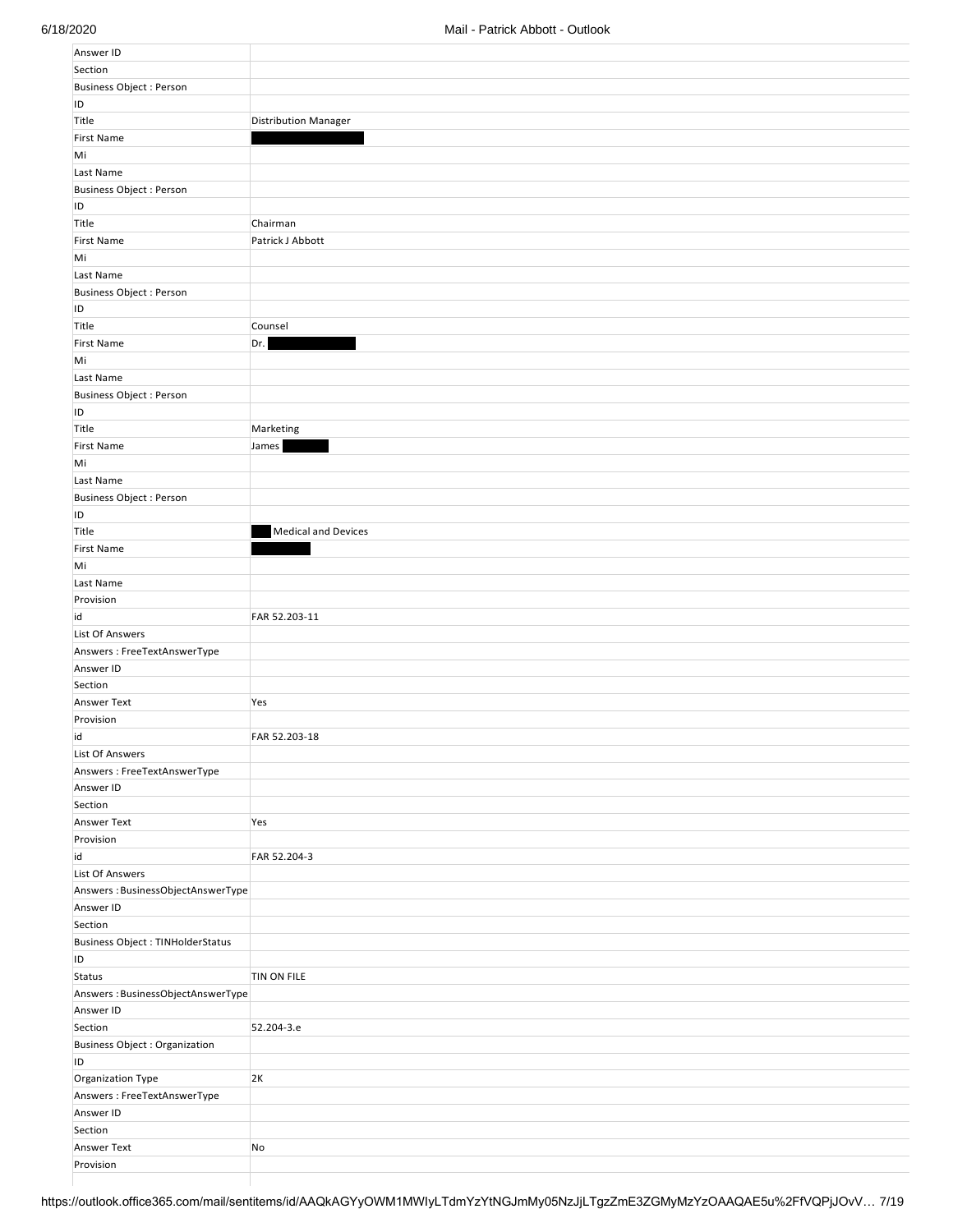| id                          | FAR 52.204-5  |
|-----------------------------|---------------|
| <b>List Of Answers</b>      |               |
| Answers: FreeTextAnswerType |               |
| Answer ID                   |               |
| Section                     |               |
| <b>Answer Text</b>          | No            |
| Provision                   |               |
| id                          | FAR 52.204-17 |
| <b>List Of Answers</b>      |               |
| Answers: FreeTextAnswerType |               |
| Answer ID                   |               |
| Section                     | 52.204-17.b   |
| Answer Text                 | No            |
| Provision                   |               |
| id                          | FAR 52.204-20 |
| <b>List Of Answers</b>      |               |
| Answers: FreeTextAnswerType |               |
| Answer ID                   |               |
|                             |               |
| Section                     | 52.204-20.b   |
| Answer Text                 | No            |
| Provision                   |               |
| id                          | FAR 52.204-26 |
| List Of Answers             |               |
| Answers: FreeTextAnswerType |               |
| Answer ID                   |               |
| Section                     |               |
| Answer Text                 | No            |
| Provision                   |               |
| id                          | FAR 52.209-2  |
| <b>List Of Answers</b>      |               |
| Answers: FreeTextAnswerType |               |
| Answer ID                   |               |
| Section                     | 52.209-2.c.1  |
| Answer Text                 | No            |
| Answers: FreeTextAnswerType |               |
| Answer ID                   |               |
| Section                     | 52.209-2.c.2  |
| Answer Text                 | No            |
| Provision                   |               |
| id                          | FAR 52.209-5  |
| <b>List Of Answers</b>      |               |
| Answers: FreeTextAnswerType |               |
| Answer ID                   |               |
| Section                     | 52.212-3.h.1  |
| <b>Answer Text</b>          | No            |
| Answers: FreeTextAnswerType |               |
| Answer ID                   |               |
| Section                     |               |
| Answer Text                 | No            |
| Answers: FreeTextAnswerType |               |
| Answer ID                   |               |
| Section                     |               |
| Answer Text                 | No            |
| Answers: FreeTextAnswerType |               |
| Answer ID                   |               |
| Section                     |               |
| <b>Answer Text</b>          | No            |
| Answers: FreeTextAnswerType |               |
| Answer ID                   |               |
| Section                     |               |
| Answer Text                 | No            |
| Provision                   |               |
| id                          | FAR 52.209-10 |
| <b>List Of Answers</b>      |               |
| Answers: FreeTextAnswerType |               |
| Answer ID                   |               |
| Section                     |               |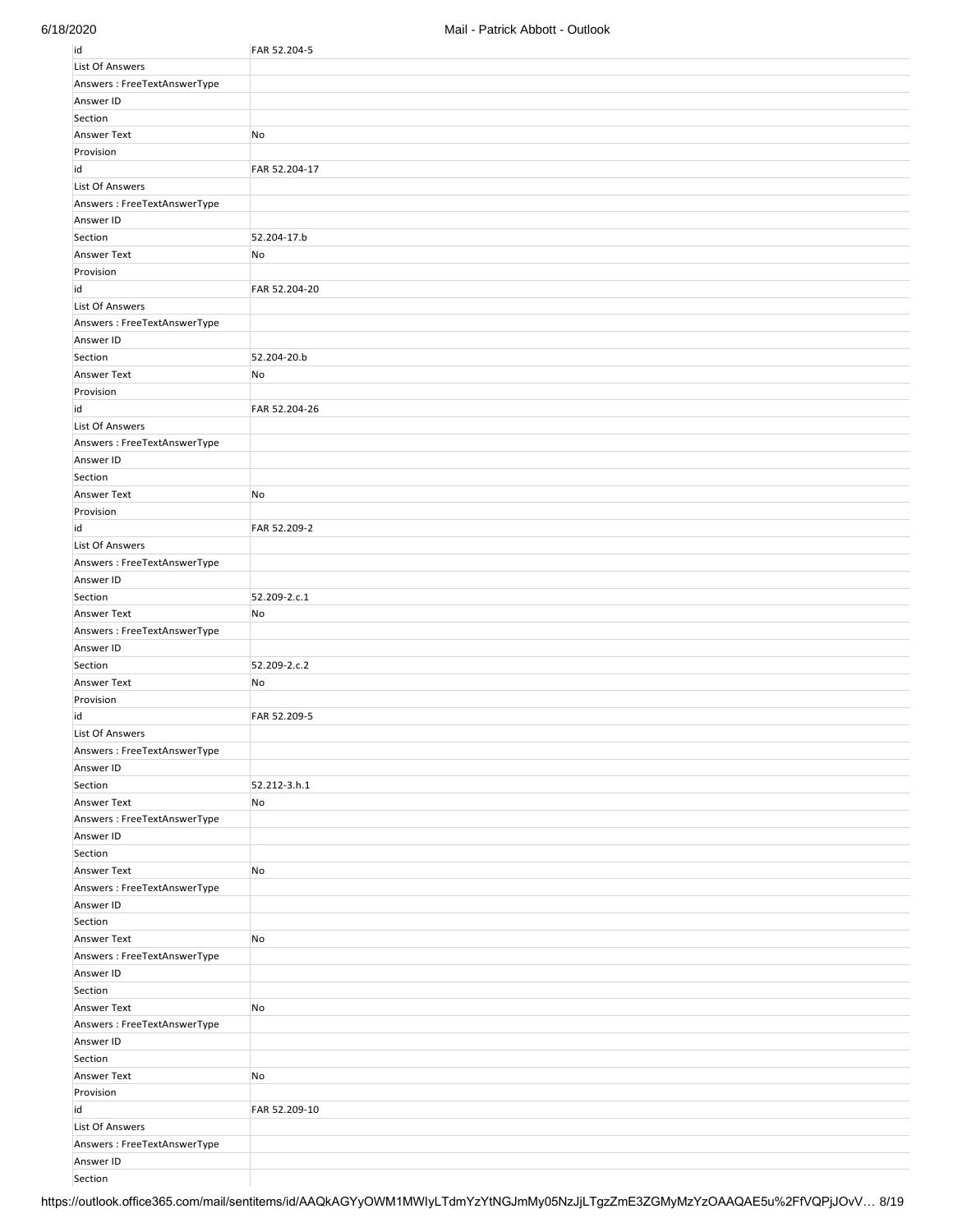| Answer Text                          | Yes                                           |
|--------------------------------------|-----------------------------------------------|
| Provision                            |                                               |
| id                                   | FAR 52.209-11                                 |
| <b>List Of Answers</b>               |                                               |
| Answers: FreeTextAnswerType          |                                               |
| Answer ID                            |                                               |
|                                      |                                               |
| Section                              | 52.209-11.b.1                                 |
| Answer Text                          | No                                            |
| Answers: FreeTextAnswerType          |                                               |
| Answer ID                            |                                               |
| Section                              | 52.209-11.b.2                                 |
| Answer Text                          | No                                            |
| Provision                            |                                               |
| id                                   | FAR 52.212-3                                  |
| <b>List Of Answers</b>               |                                               |
| Answers: NaicsAnswerType             |                                               |
| Answer ID                            |                                               |
| Section                              |                                               |
| List Of NAICS                        |                                               |
|                                      |                                               |
| <b>NAICS</b>                         |                                               |
| Code                                 |                                               |
| Primary                              |                                               |
| <b>SBA Small Business</b>            | Y                                             |
| Exception                            |                                               |
| Location                             |                                               |
| Description                          |                                               |
| Protest                              |                                               |
| Size Change                          |                                               |
| <b>NAICS</b>                         |                                               |
| Code                                 |                                               |
| Primary                              | Y                                             |
| <b>SBA Small Business</b>            | Y                                             |
|                                      |                                               |
| Exception                            |                                               |
| Location                             |                                               |
| Description                          |                                               |
| Protest                              |                                               |
| Size Change                          |                                               |
| <b>NAICS</b>                         |                                               |
| Code                                 |                                               |
| Primary                              |                                               |
| <b>SBA Small Business</b>            | Y                                             |
| Exception                            |                                               |
| Location                             |                                               |
| Description                          |                                               |
| Protest                              |                                               |
| Size Change                          |                                               |
|                                      |                                               |
| Answers: BusinessObjectAnswerType    |                                               |
| Answer ID                            |                                               |
| Section                              |                                               |
| <b>Business Object: Organization</b> |                                               |
| ID                                   |                                               |
| <b>Business Type</b>                 | <b>Small Business</b>                         |
| Value                                |                                               |
| Answers: BusinessObjectAnswerType    |                                               |
| Answer ID                            |                                               |
| Section                              | 52.212-3.c.2                                  |
| <b>Business Object: Organization</b> |                                               |
| ID                                   |                                               |
| <b>Business Type</b>                 | Veteran-Owned Small Business                  |
| Value                                | Yes                                           |
| Answers: BusinessObjectAnswerType    |                                               |
| Answer ID                            |                                               |
|                                      |                                               |
| Section                              | 52.212-3.c.3                                  |
| <b>Business Object: Organization</b> |                                               |
| ID                                   |                                               |
| <b>Business Type</b>                 | Service Disabled Veteran-Owned Small Business |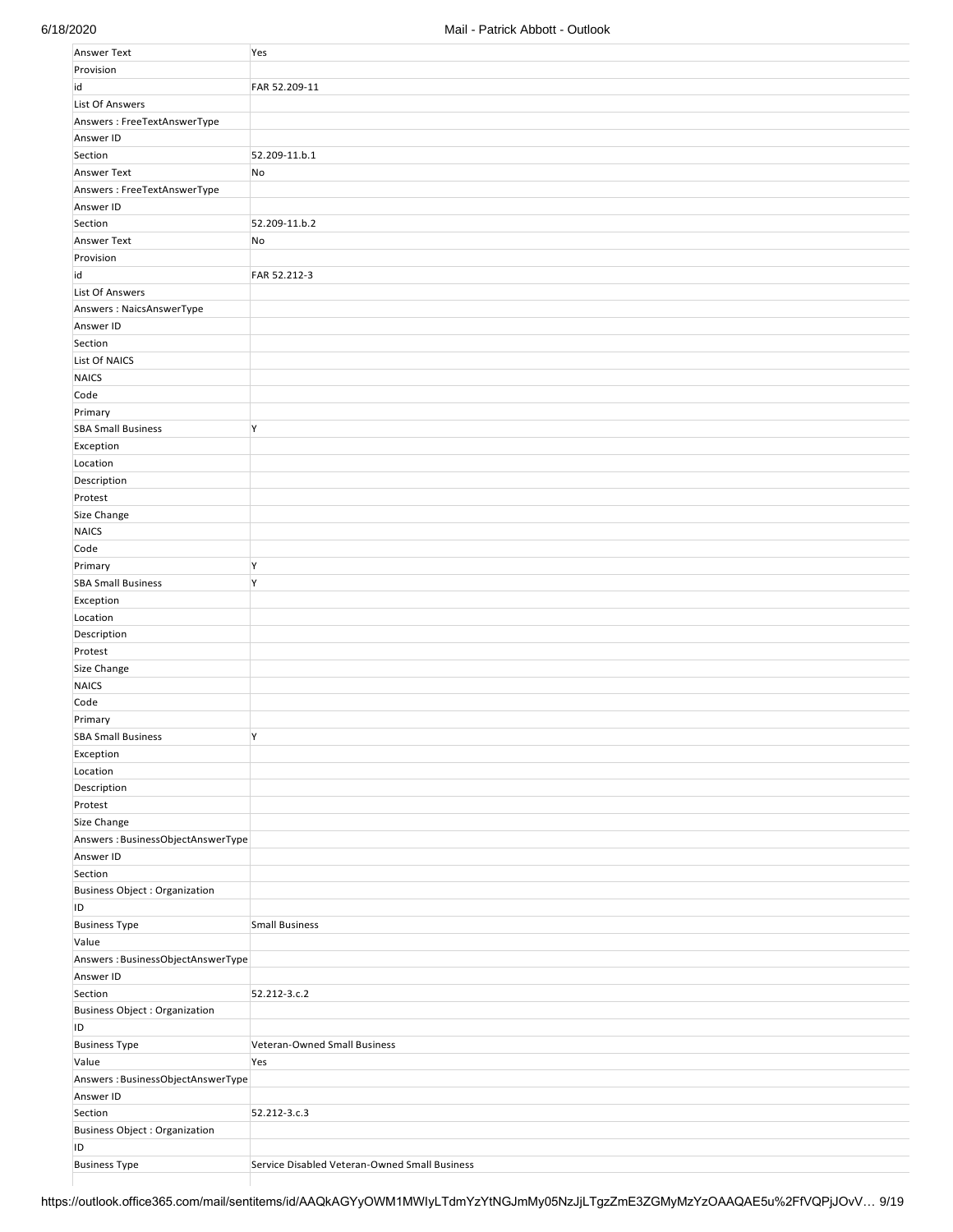| Value                                | Yes                                                            |
|--------------------------------------|----------------------------------------------------------------|
| Answers: BusinessObjectAnswerType    |                                                                |
| Answer ID                            |                                                                |
| Section                              | 52.212-3.c.4                                                   |
| <b>Business Object: Organization</b> |                                                                |
| ID                                   |                                                                |
| <b>Business Type</b>                 | Small Disadvantaged Business Concern                           |
| Value                                | Yes                                                            |
| Answers: BusinessObjectAnswerType    |                                                                |
| Answer ID                            |                                                                |
|                                      |                                                                |
| Section                              | 52.212-3.c.5                                                   |
| <b>Business Object: Organization</b> |                                                                |
| ID                                   |                                                                |
| <b>Business Type</b>                 | Women-Owned Small Business Concern                             |
| Value                                | No                                                             |
| Answers: BusinessObjectAnswerType    |                                                                |
| Answer ID                            |                                                                |
| Section                              | 52.212-3.c.6.i                                                 |
| <b>Business Object: Organization</b> |                                                                |
| ID                                   |                                                                |
| <b>Business Type</b>                 | Women-owned Small Business (WOSB)                              |
| Value                                | No                                                             |
| Answers: BusinessObjectAnswerType    |                                                                |
| Answer ID                            |                                                                |
| Section                              | 52.212-3.c.7.i                                                 |
| <b>Business Object: Organization</b> |                                                                |
| ID                                   |                                                                |
|                                      |                                                                |
| <b>Business Type</b>                 | Economically Disadvantaged Women-Owned Small Business (EDWOSB) |
| Value                                | No                                                             |
| Answers: BusinessObjectAnswerType    |                                                                |
| Answer ID                            |                                                                |
| Section                              |                                                                |
| Answers: BusinessObjectAnswerType    |                                                                |
| Answer ID                            |                                                                |
| Section                              | 52.212-3.c.10.i.A                                              |
| <b>Business Object: Organization</b> |                                                                |
| ID                                   |                                                                |
| <b>Business Type</b>                 | SBA Certified Small Disadvantaged Business (SBASDB)            |
| Value                                | Yes                                                            |
| Answers: BusinessObjectAnswerType    |                                                                |
| Answer ID                            |                                                                |
| Section                              | 52.212-3.c.10.i.B                                              |
| <b>Business Object: Organization</b> |                                                                |
| ID                                   |                                                                |
| <b>Business Type</b>                 | SBA Certified Small Disadvantaged not submitted (SBASDB Only)  |
|                                      |                                                                |
| Value                                | No                                                             |
| Answers: BusinessObjectAnswerType    |                                                                |
| Answer ID                            |                                                                |
| Section                              | 52.212-3.c.11.i                                                |
| <b>Business Object: Organization</b> |                                                                |
| ID                                   |                                                                |
| <b>Business Type</b>                 | <b>HUB Zone Small Business Concern</b>                         |
| Value                                | No                                                             |
| Answers: FreeTextAnswerType          |                                                                |
| Answer ID                            |                                                                |
| Section                              |                                                                |
| <b>Answer Text</b>                   |                                                                |
| Answers: FreeTextAnswerType          |                                                                |
| Answer ID                            |                                                                |
| Section                              |                                                                |
| <b>Answer Text</b>                   | No                                                             |
| Answers: FreeTextAnswerType          |                                                                |
| Answer ID                            |                                                                |
| Section                              |                                                                |
| <b>Answer Text</b>                   | Yes                                                            |
| Answers: FreeTextAnswerType          |                                                                |
| Answer ID                            |                                                                |
|                                      |                                                                |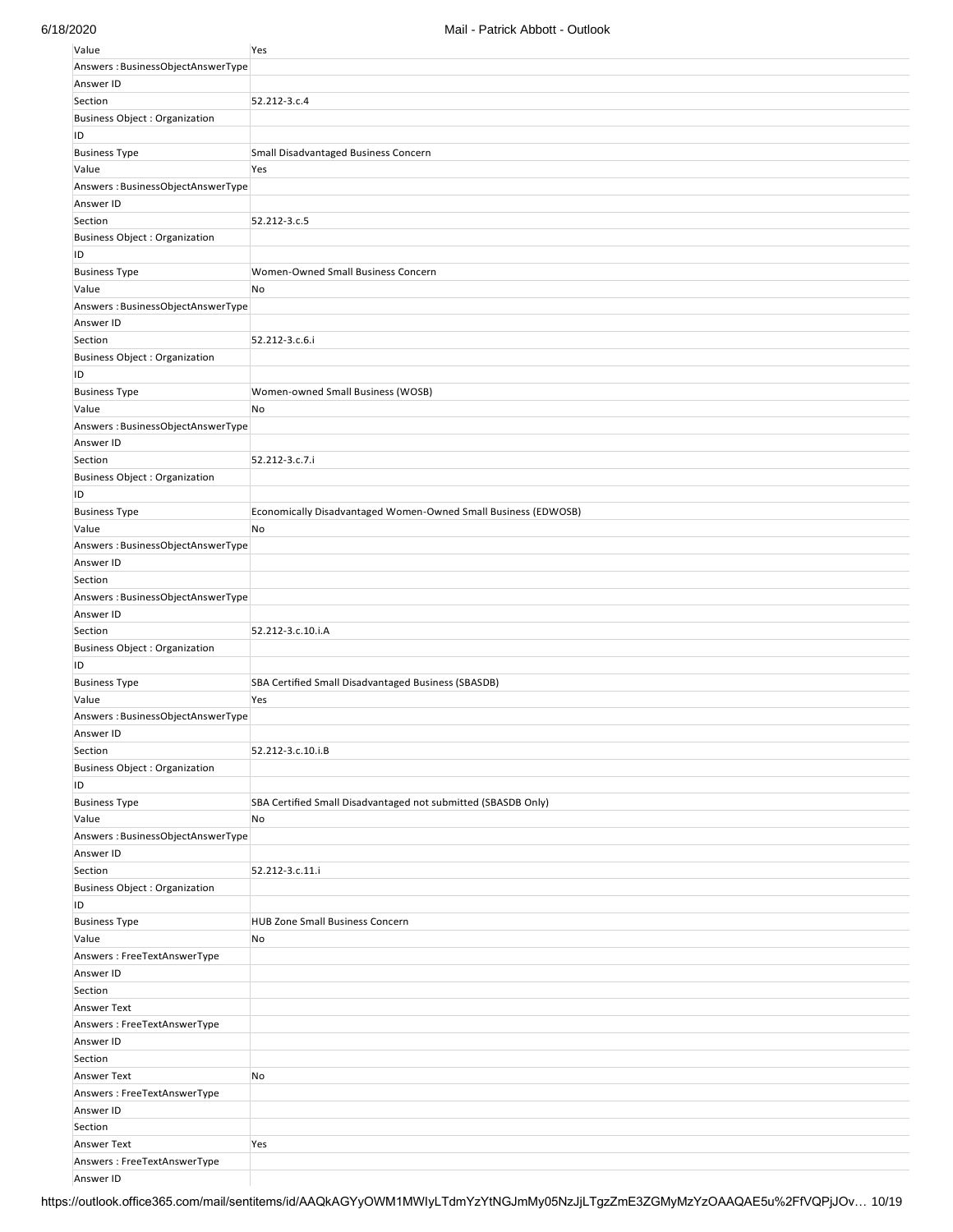| Section                           |                                                                                                                     |
|-----------------------------------|---------------------------------------------------------------------------------------------------------------------|
| <b>Answer Text</b>                | 2D Global LLC has developed and has on file affirmative action programs required by Secretary of Labor regulations. |
| Answers: FreeTextAnswerType       |                                                                                                                     |
| Answer ID                         |                                                                                                                     |
| Section                           | 52.212-3.e                                                                                                          |
| <b>Answer Text</b>                | Yes                                                                                                                 |
| Answers: FreeTextAnswerType       |                                                                                                                     |
| Answer ID                         |                                                                                                                     |
| Section                           | 52.212-3.f.1                                                                                                        |
| Answer Text                       | Yes                                                                                                                 |
| Answers: FreeTextAnswerType       |                                                                                                                     |
| Answer ID                         |                                                                                                                     |
|                                   |                                                                                                                     |
| Section                           |                                                                                                                     |
| Answer Text                       | Vendor will provide information with specific offers to the Government                                              |
| Answers: FreeTextAnswerType       |                                                                                                                     |
| Answer ID                         |                                                                                                                     |
| Section                           | 52.212-3.g.1.i                                                                                                      |
| <b>Answer Text</b>                | Yes                                                                                                                 |
| Answers: FreeTextAnswerType       |                                                                                                                     |
| Answer ID                         |                                                                                                                     |
| Section                           | 52.212-3.h.1                                                                                                        |
| <b>Answer Text</b>                | No                                                                                                                  |
| Answers: FreeTextAnswerType       |                                                                                                                     |
| Answer ID                         |                                                                                                                     |
| Section                           |                                                                                                                     |
| Answer Text                       | No                                                                                                                  |
| Answers: FreeTextAnswerType       |                                                                                                                     |
| Answer ID                         |                                                                                                                     |
| Section                           |                                                                                                                     |
| <b>Answer Text</b>                | No                                                                                                                  |
| Answers: FreeTextAnswerType       |                                                                                                                     |
| Answer ID                         |                                                                                                                     |
| Section                           |                                                                                                                     |
| <b>Answer Text</b>                | No                                                                                                                  |
| Answers: FreeTextAnswerType       |                                                                                                                     |
| Answer ID                         |                                                                                                                     |
| Section                           |                                                                                                                     |
| Answer Text                       | No                                                                                                                  |
| Answers: FreeTextAnswerType       |                                                                                                                     |
| Answer ID                         |                                                                                                                     |
| Section                           |                                                                                                                     |
| Answer Text                       | No                                                                                                                  |
| Answers: BusinessObjectAnswerType |                                                                                                                     |
| Answer ID                         |                                                                                                                     |
| Section                           |                                                                                                                     |
| Answers: BusinessObjectAnswerType |                                                                                                                     |
| Answer ID                         |                                                                                                                     |
| Section                           | 52.212.3.i.3                                                                                                        |
| Answers: FreeTextAnswerType       |                                                                                                                     |
| Answer ID                         |                                                                                                                     |
| Section                           |                                                                                                                     |
| Answer Text                       | Yes                                                                                                                 |
| Answers: FreeTextAnswerType       |                                                                                                                     |
| Answer ID                         |                                                                                                                     |
| Section                           |                                                                                                                     |
| Answer Text                       | Yes                                                                                                                 |
| Answers: FreeTextAnswerType       |                                                                                                                     |
| Answer ID                         |                                                                                                                     |
| Section                           |                                                                                                                     |
| Answer Text                       | Yes                                                                                                                 |
| Answers: FreeTextAnswerType       |                                                                                                                     |
| Answer ID                         |                                                                                                                     |
| Section                           |                                                                                                                     |
| Answer Text                       | Yes                                                                                                                 |
| Answers: FreeTextAnswerType       |                                                                                                                     |
| Answer ID                         |                                                                                                                     |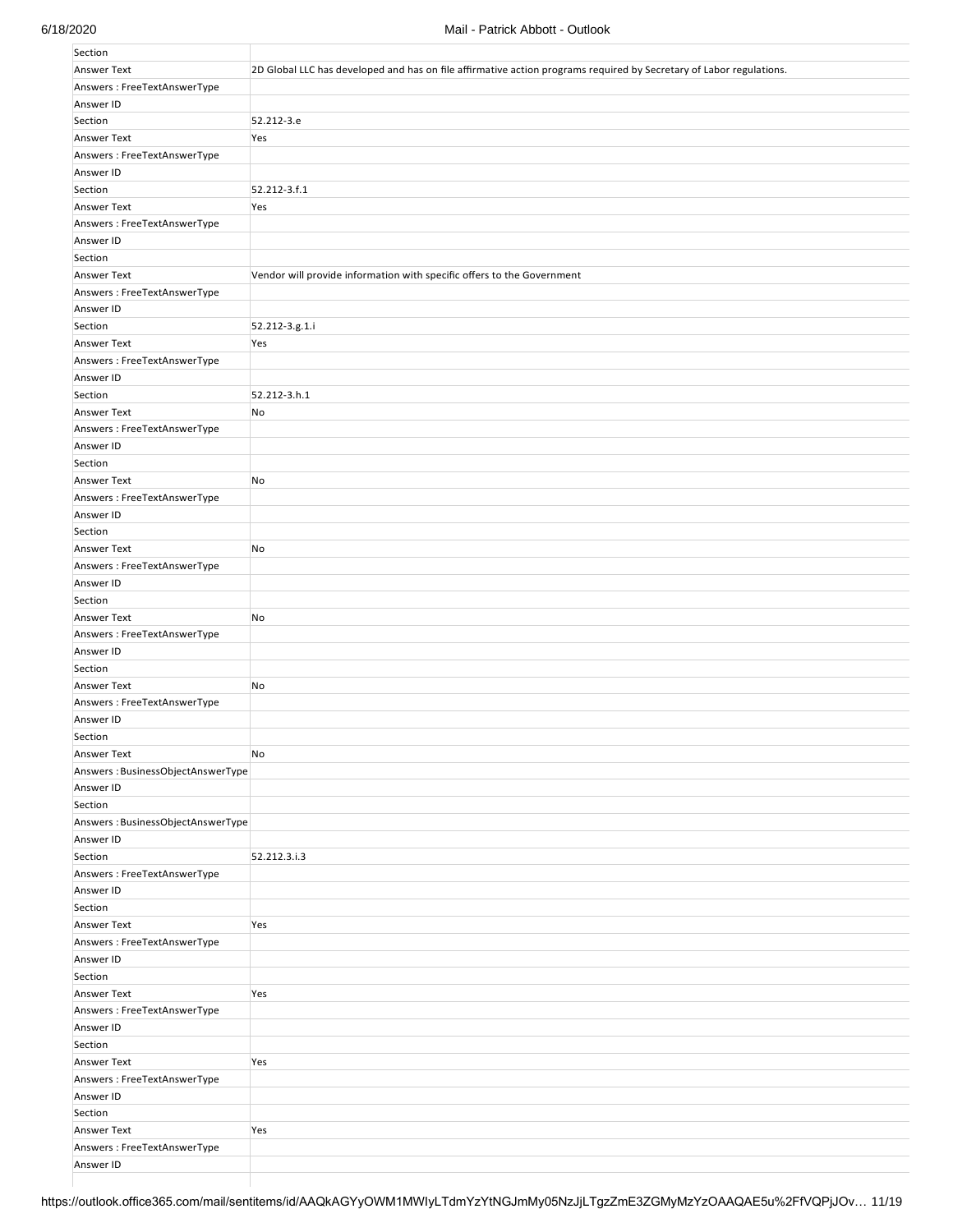| Section                                  |                                                                                                |
|------------------------------------------|------------------------------------------------------------------------------------------------|
| Answer Text                              | Vendor will provide information with specific offers to the Government (specific as requested) |
| Answers: BusinessObjectAnswerType        |                                                                                                |
| Answer ID                                |                                                                                                |
| Section                                  | 52.212-3.1.3                                                                                   |
| Business Object : TINHolderStatus        |                                                                                                |
| ID                                       |                                                                                                |
| <b>Status</b>                            | TIN ON FILE                                                                                    |
| Answers: BusinessObjectAnswerType        |                                                                                                |
| Answer ID                                |                                                                                                |
| Section                                  | 52.212-3.1.4                                                                                   |
| <b>Business Object: Organization</b>     |                                                                                                |
| ID                                       |                                                                                                |
| Organization Type                        | 2K                                                                                             |
| Answers: FreeTextAnswerType              |                                                                                                |
| Answer ID                                |                                                                                                |
| Section                                  |                                                                                                |
| <b>Answer Text</b>                       | No                                                                                             |
| Answers: FreeTextAnswerType              |                                                                                                |
| Answer ID                                |                                                                                                |
| Section                                  | 52.212-3.n.2.i                                                                                 |
| <b>Answer Text</b>                       | No                                                                                             |
| Answers: FreeTextAnswerType              |                                                                                                |
| Answer ID                                |                                                                                                |
| Section                                  | 52.212-3.n.2.ii                                                                                |
| <b>Answer Text</b>                       | No                                                                                             |
| Answers: FreeTextAnswerType              |                                                                                                |
| Answer ID                                |                                                                                                |
| Section                                  | 52.212-3.p.1                                                                                   |
| <b>Answer Text</b>                       | No                                                                                             |
| Answers: FreeTextAnswerType              |                                                                                                |
| Answer ID                                |                                                                                                |
| Section                                  | 52.212-3.q.2.i                                                                                 |
| <b>Answer Text</b>                       | No                                                                                             |
| Answers: FreeTextAnswerType              |                                                                                                |
| Answer ID                                |                                                                                                |
| Section                                  | 52.212-3.q.2.ii                                                                                |
| <b>Answer Text</b>                       | No                                                                                             |
| Answers: FreeTextAnswerType              |                                                                                                |
| Answer ID                                |                                                                                                |
| Section                                  | 52.212-3.r.1                                                                                   |
| <b>Answer Text</b>                       | No                                                                                             |
| Answers: FreeTextAnswerType              |                                                                                                |
| Answer ID                                |                                                                                                |
| Section                                  | 52.212-3.s                                                                                     |
| <b>Answer Text</b>                       | Reserved                                                                                       |
| Answers: FreeTextAnswerType              |                                                                                                |
| Answer ID                                |                                                                                                |
| Section                                  | 52.212-3.u                                                                                     |
| <b>Answer Text</b>                       | Yes                                                                                            |
| Answers: FreeTextAnswerType<br>Answer ID |                                                                                                |
| Section                                  | 52.212-3.v.2                                                                                   |
| <b>Answer Text</b>                       | No                                                                                             |
| Answers: BusinessObjectAnswerType        |                                                                                                |
| Answer ID                                |                                                                                                |
| Section                                  | Alternate I                                                                                    |
| <b>Business Object: Organization</b>     |                                                                                                |
| ID                                       |                                                                                                |
| <b>Business Type</b>                     | Subcontinent Asian (Asian-Indian) American Owned                                               |
| Value                                    | No                                                                                             |
| Provision                                |                                                                                                |
| id                                       | FAR 52.212-5                                                                                   |
| List Of Answers                          |                                                                                                |
| Answers: FreeTextAnswerType              |                                                                                                |
| Answer ID                                |                                                                                                |
| Section                                  |                                                                                                |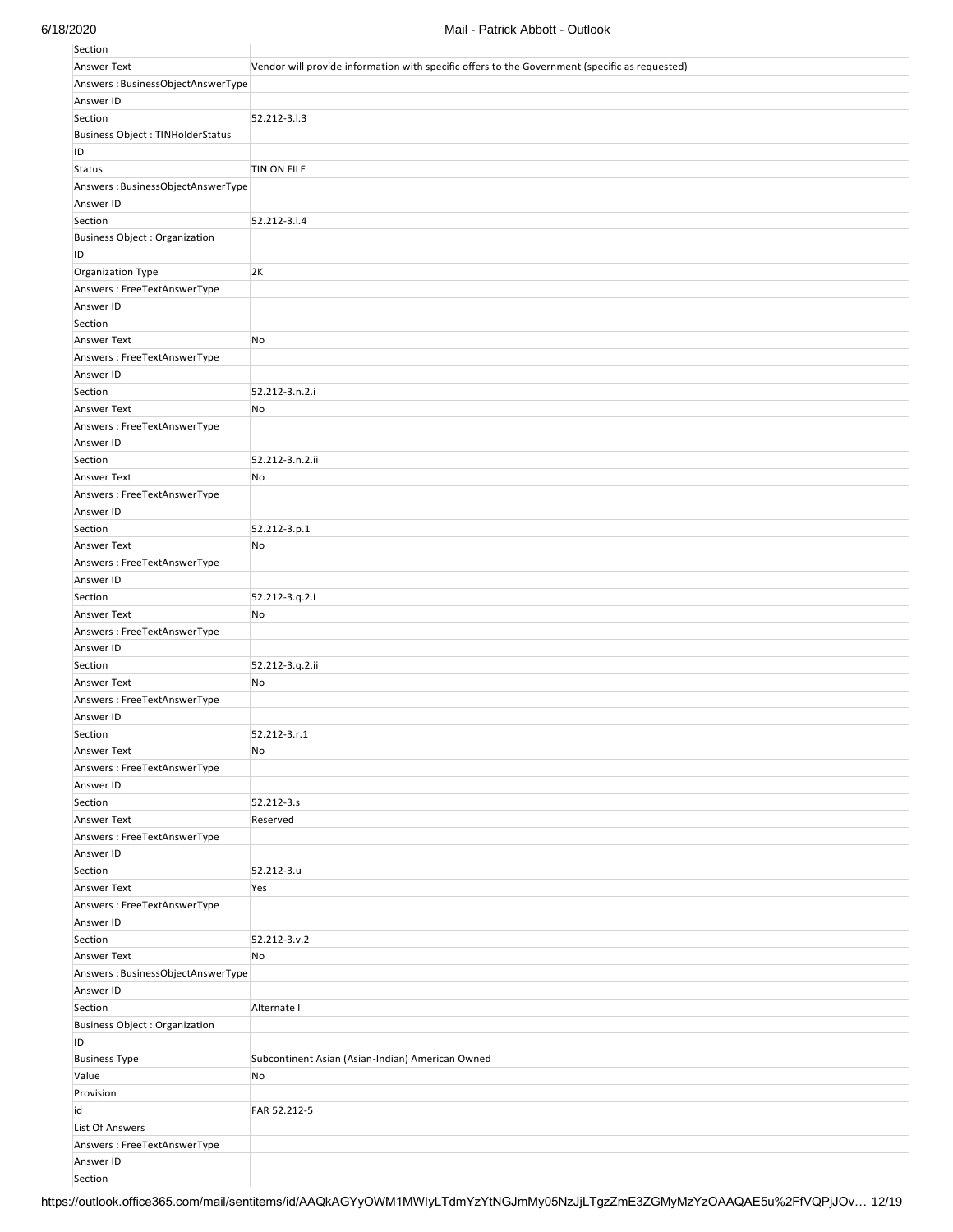| Answer Text                       | Yes                                                            |
|-----------------------------------|----------------------------------------------------------------|
| Provision                         |                                                                |
| id                                | FAR 52.214-14                                                  |
| List Of Answers                   |                                                                |
| Answers: FreeTextAnswerType       |                                                                |
| Answer ID                         |                                                                |
| Section                           |                                                                |
| Answer Text                       | No                                                             |
| Provision                         |                                                                |
| id                                | FAR 52.215-6                                                   |
| <b>List Of Answers</b>            |                                                                |
| Answers: FreeTextAnswerType       |                                                                |
| Answer ID                         |                                                                |
| Section                           |                                                                |
| Answer Text                       | No                                                             |
| Provision                         |                                                                |
| id                                | FAR 52.219-1                                                   |
| <b>List Of Answers</b>            |                                                                |
| Answers: BusinessObjectAnswerType |                                                                |
| Answer ID                         |                                                                |
| Section                           | 52.219-1.b                                                     |
| Business Object : Organization    |                                                                |
| ID                                |                                                                |
| <b>Business Type</b>              | <b>Small Business</b>                                          |
| Value                             |                                                                |
| Answers: FreeTextAnswerType       |                                                                |
| Answer ID                         |                                                                |
| Section                           |                                                                |
| Answer Text                       | Yes                                                            |
| Answers: BusinessObjectAnswerType |                                                                |
| Answer ID                         |                                                                |
|                                   |                                                                |
| Section                           | 52.219-1.b.4                                                   |
| Business Object : Organization    |                                                                |
| ID                                |                                                                |
| <b>Business Type</b>              | Women-Owned Small Business Concern                             |
| Value                             | No                                                             |
| Answers: BusinessObjectAnswerType |                                                                |
| Answer ID                         |                                                                |
| Section                           | 52.219-1.b.4.i                                                 |
| Business Object : Organization    |                                                                |
| ID                                |                                                                |
| <b>Business Type</b>              | Service connected                                              |
| Value                             | Yes                                                            |
| Answers: BusinessObjectAnswerType |                                                                |
| Answer ID                         |                                                                |
| Section                           | 52.219-1.b.5.i                                                 |
| Business Object : Organization    |                                                                |
| ID                                |                                                                |
| <b>Business Type</b>              | Economically Disadvantaged Women-Owned Small Business (EDWOSB) |
| Value                             | No                                                             |
| Answers: BusinessObjectAnswerType |                                                                |
| Answer ID                         |                                                                |
| Section                           | 52.219-1.b.6                                                   |
| Business Object : Organization    |                                                                |
| ID                                |                                                                |
| <b>Business Type</b>              | Veteran-Owned Small Business                                   |
| Value                             | Yes                                                            |
| Answers: BusinessObjectAnswerType |                                                                |
| Answer ID                         |                                                                |
| Section                           | 52.219-1.b.7                                                   |
| Business Object : Organization    |                                                                |
| ID                                |                                                                |
| <b>Business Type</b>              | Service Disabled Veteran-Owned Small Business                  |
| Value                             | No                                                             |
| Answers: BusinessObjectAnswerType |                                                                |
| Answer ID                         |                                                                |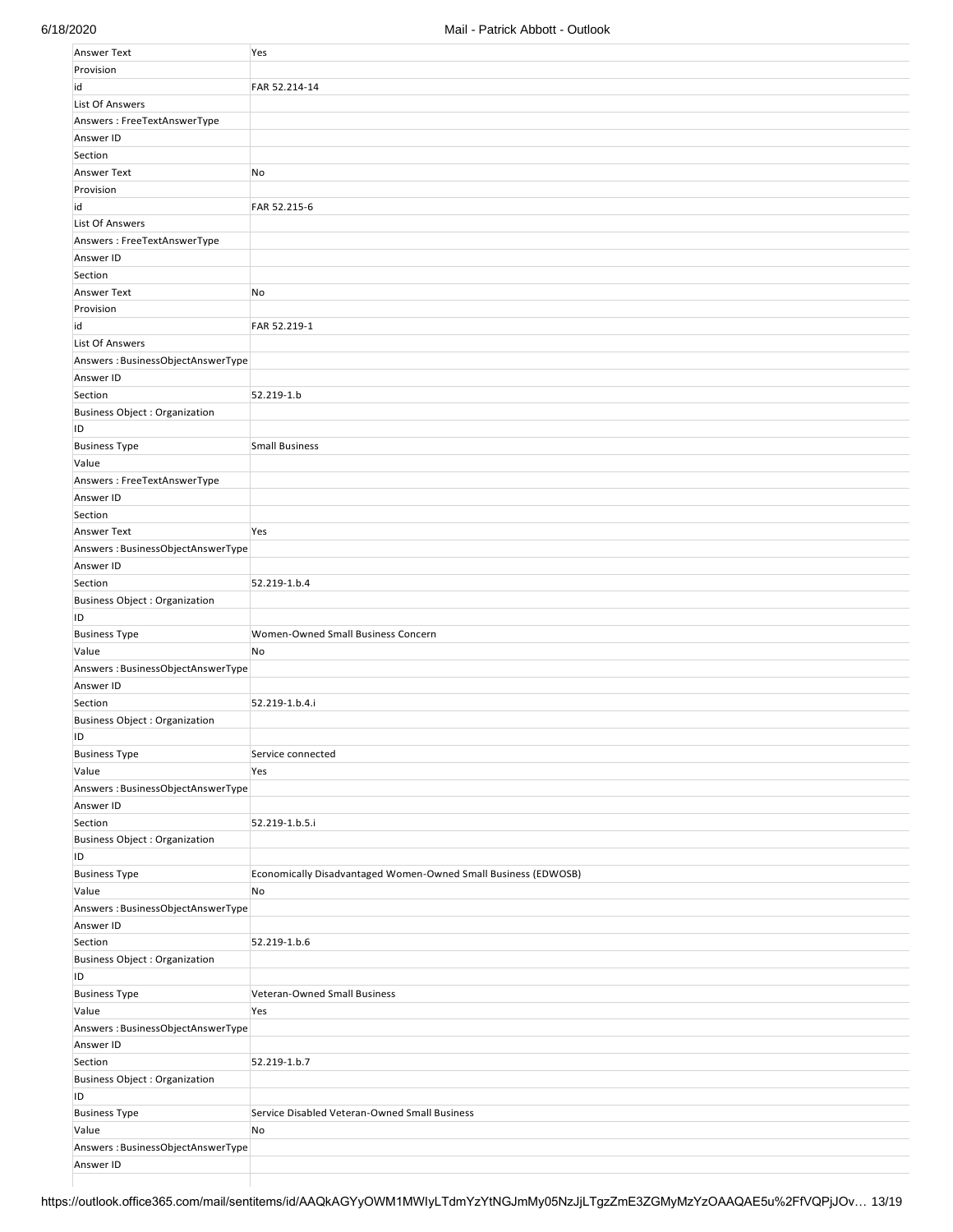| Section                              | 52.219-1.b.8.i                                                                                                      |
|--------------------------------------|---------------------------------------------------------------------------------------------------------------------|
| <b>Business Object: Organization</b> |                                                                                                                     |
| ID                                   |                                                                                                                     |
| <b>Business Type</b>                 | SBA Certified Hub Zone Firm                                                                                         |
| Value                                | No                                                                                                                  |
|                                      |                                                                                                                     |
| Answers: BusinessObjectAnswerType    |                                                                                                                     |
| Answer ID                            |                                                                                                                     |
| Section                              | 52.219-1 atlternate I                                                                                               |
| <b>Business Object: Organization</b> |                                                                                                                     |
| ID                                   |                                                                                                                     |
| <b>Business Type</b>                 | Subcontinent Asian (Asian-Indian) American Owned                                                                    |
| Value                                | No                                                                                                                  |
| Provision                            |                                                                                                                     |
| id                                   | FAR 52.219-2                                                                                                        |
| <b>List Of Answers</b>               |                                                                                                                     |
|                                      |                                                                                                                     |
| Answers: FreeTextAnswerType          |                                                                                                                     |
| Answer ID                            |                                                                                                                     |
| Section                              |                                                                                                                     |
| Answer Text                          | Yes                                                                                                                 |
| Answers: BusinessObjectAnswerType    |                                                                                                                     |
| Answer ID                            |                                                                                                                     |
| Section                              |                                                                                                                     |
| Provision                            |                                                                                                                     |
| id                                   | FAR 52.222-18                                                                                                       |
| <b>List Of Answers</b>               |                                                                                                                     |
| Answers: FreeTextAnswerType          |                                                                                                                     |
|                                      |                                                                                                                     |
| Answer ID                            |                                                                                                                     |
| Section                              |                                                                                                                     |
| Answer Text                          | No                                                                                                                  |
| Answers: FreeTextAnswerType          |                                                                                                                     |
| Answer ID                            |                                                                                                                     |
| Section                              |                                                                                                                     |
| <b>Answer Text</b>                   | No                                                                                                                  |
| Provision                            |                                                                                                                     |
| id                                   | FAR 52.222-22                                                                                                       |
| List Of Answers                      |                                                                                                                     |
| Answers: FreeTextAnswerType          |                                                                                                                     |
|                                      |                                                                                                                     |
| Answer ID                            |                                                                                                                     |
| Section                              |                                                                                                                     |
| Answer Text                          | No                                                                                                                  |
| Answers: FreeTextAnswerType          |                                                                                                                     |
| Answer ID                            |                                                                                                                     |
| Section                              |                                                                                                                     |
| Answer Text                          | Yes                                                                                                                 |
| Provision                            |                                                                                                                     |
| id                                   | FAR 52.222-25                                                                                                       |
| <b>List Of Answers</b>               |                                                                                                                     |
|                                      |                                                                                                                     |
| Answers: FreeTextAnswerType          |                                                                                                                     |
| Answer ID                            |                                                                                                                     |
| Section                              |                                                                                                                     |
| Answer Text                          | 2D Global LLC has developed and has on file affirmative action programs required by Secretary of Labor regulations. |
| Provision                            |                                                                                                                     |
| id                                   | FAR 52.222-38                                                                                                       |
| List Of Answers                      |                                                                                                                     |
| Answers: FreeTextAnswerType          |                                                                                                                     |
| Answer ID                            |                                                                                                                     |
| Section                              |                                                                                                                     |
| Answer Text                          | Yes                                                                                                                 |
|                                      |                                                                                                                     |
| Provision                            |                                                                                                                     |
| id                                   | FAR 52.222-48                                                                                                       |
| <b>List Of Answers</b>               |                                                                                                                     |
| Answers: FreeTextAnswerType          |                                                                                                                     |
| Answer ID                            |                                                                                                                     |
| Section                              |                                                                                                                     |
| Answer Text                          | Yes                                                                                                                 |
| Answers: FreeTextAnswerType          |                                                                                                                     |
| Answer ID                            |                                                                                                                     |

https://outlook.office365.com/mail/sentitems/id/AAQkAGYyOWM1MWIyLTdmYzYtNGJmMy05NzJjLTgzZmE3ZGMyMzYzOAAQAE5u%2FfVQPjJOv… 14/19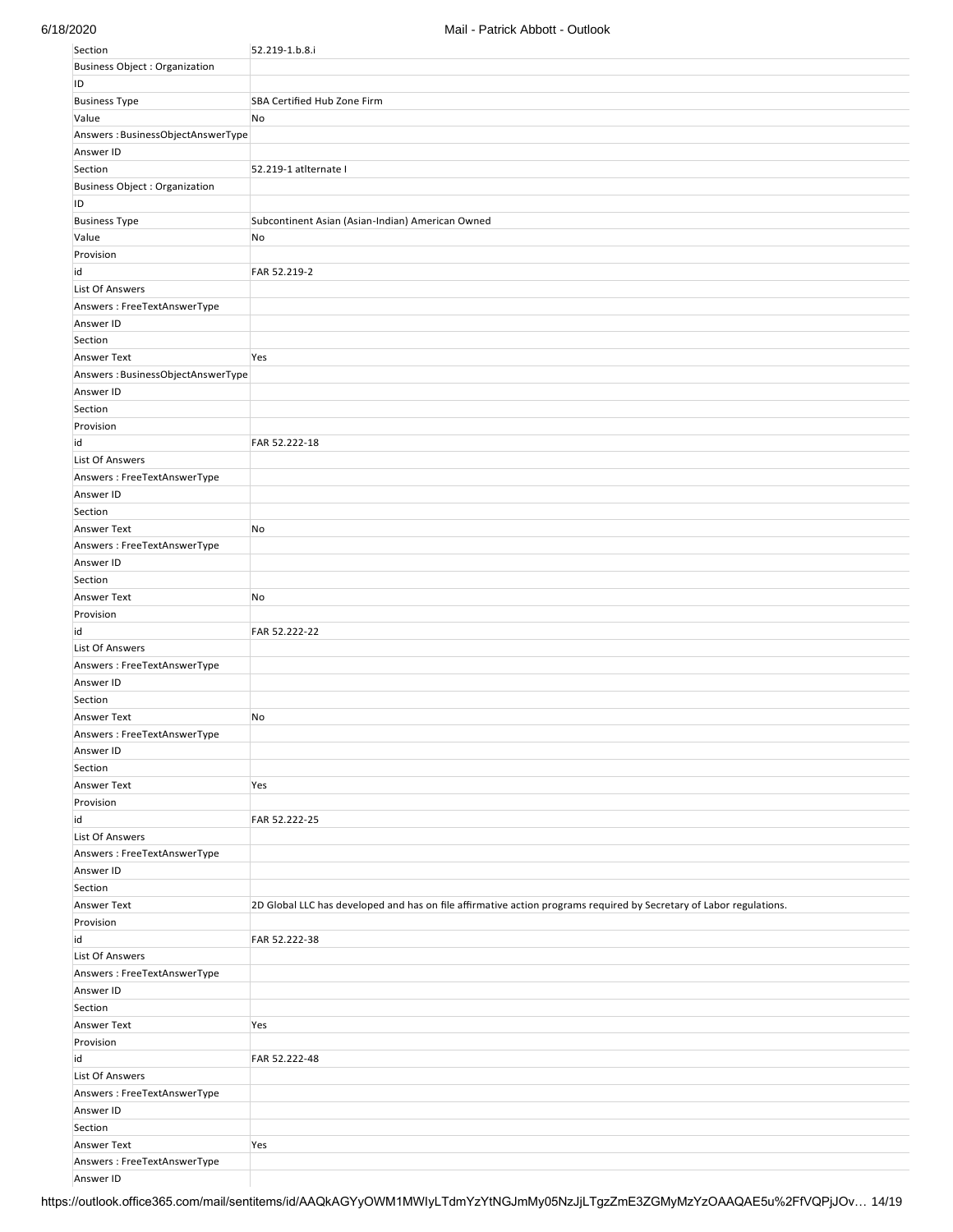| Section                     |                                                                        |
|-----------------------------|------------------------------------------------------------------------|
| <b>Answer Text</b>          | Yes                                                                    |
| Answers: FreeTextAnswerType |                                                                        |
| Answer ID                   |                                                                        |
| Section                     |                                                                        |
| Answer Text                 | Yes                                                                    |
| Answers: FreeTextAnswerType |                                                                        |
| Answer ID                   |                                                                        |
| Section                     |                                                                        |
| Answer Text                 | Yes                                                                    |
| Provision                   |                                                                        |
| id                          | FAR 52.222-50                                                          |
|                             |                                                                        |
| <b>List Of Answers</b>      |                                                                        |
| Answers: FreeTextAnswerType |                                                                        |
| Answer ID                   |                                                                        |
| Section                     |                                                                        |
| Answer Text                 | Yes                                                                    |
| Provision                   |                                                                        |
| id                          | FAR 52.222-52                                                          |
| List Of Answers             |                                                                        |
| Answers: FreeTextAnswerType |                                                                        |
| Answer ID                   |                                                                        |
| Section                     |                                                                        |
| Answer Text                 | Vendor will provide information with specific offers to the Government |
| Provision                   |                                                                        |
| id                          | FAR 52.222-56                                                          |
| List Of Answers             |                                                                        |
| Answers: FreeTextAnswerType |                                                                        |
| Answer ID                   |                                                                        |
| Section                     |                                                                        |
| Answer Text                 | Yes                                                                    |
| Provision                   |                                                                        |
| id                          | FAR 52.223-1                                                           |
| <b>List Of Answers</b>      |                                                                        |
| Answers: FreeTextAnswerType |                                                                        |
| Answer ID                   |                                                                        |
| Section                     |                                                                        |
| Answer Text                 | Yes                                                                    |
| Provision                   |                                                                        |
| id                          | FAR 52.223-4                                                           |
| <b>List Of Answers</b>      |                                                                        |
| Answers: FreeTextAnswerType |                                                                        |
| Answer ID                   |                                                                        |
| Section                     |                                                                        |
| Answer Text                 | Yes                                                                    |
| Provision                   |                                                                        |
| id                          | FAR 52.223-9                                                           |
| <b>List Of Answers</b>      |                                                                        |
| Answers: FreeTextAnswerType |                                                                        |
| Answer ID                   |                                                                        |
| Section                     |                                                                        |
| Answer Text                 | Yes                                                                    |
| Provision                   |                                                                        |
| id                          | FAR 52.223-22                                                          |
| <b>List Of Answers</b>      |                                                                        |
| Answers: FreeTextAnswerType |                                                                        |
| Answer ID                   |                                                                        |
| Section                     |                                                                        |
| Answer Text                 | No                                                                     |
| Provision                   |                                                                        |
| id                          | FAR 52.225-2                                                           |
| <b>List Of Answers</b>      |                                                                        |
| Answers: FreeTextAnswerType |                                                                        |
| Answer ID                   |                                                                        |
| Section                     |                                                                        |
|                             | Vendor will provide information with specific offers to the Government |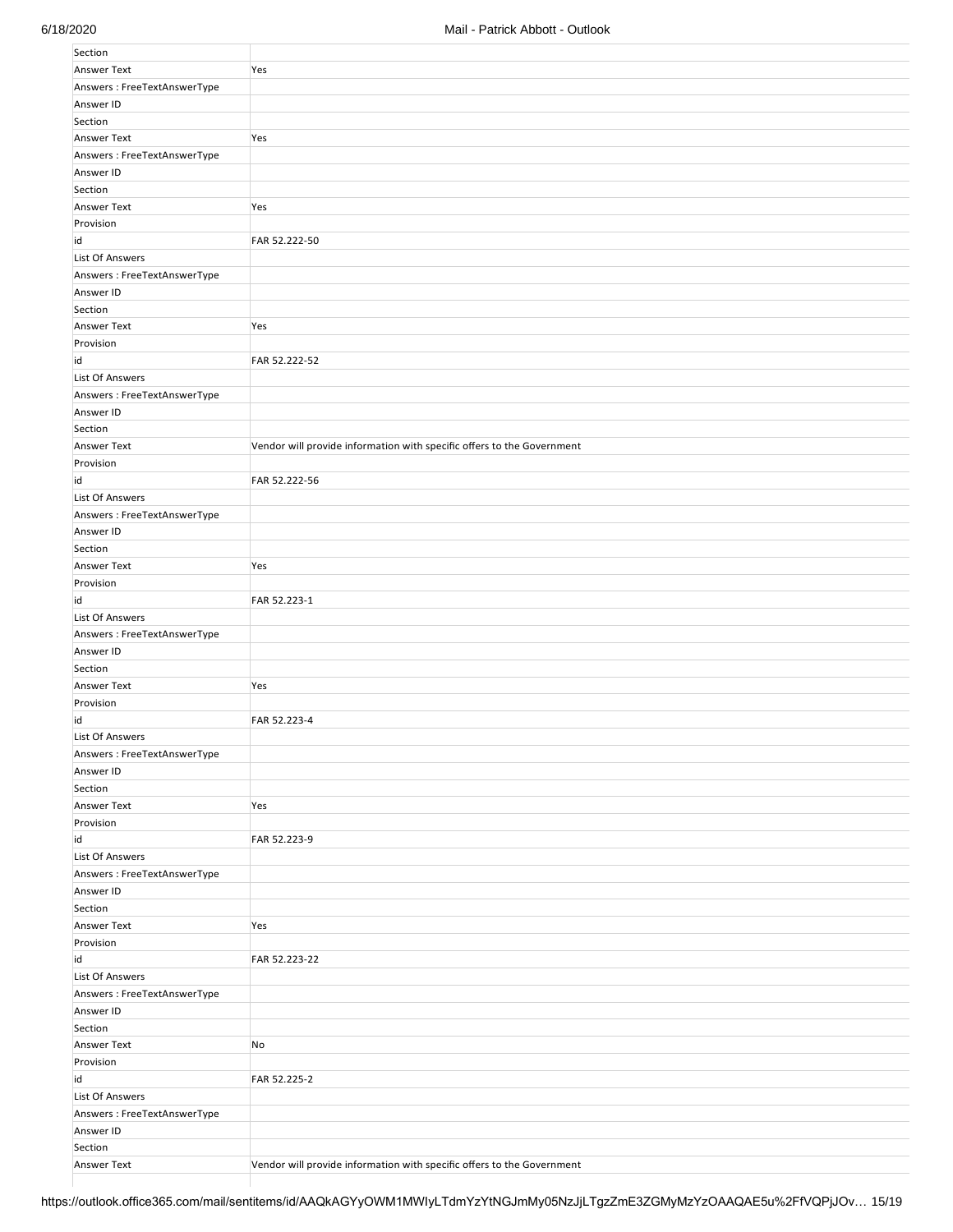| Provision                            |                                                                                                                                                           |
|--------------------------------------|-----------------------------------------------------------------------------------------------------------------------------------------------------------|
| id                                   | FAR 52.225-4                                                                                                                                              |
| <b>List Of Answers</b>               |                                                                                                                                                           |
| Answers: FreeTextAnswerType          |                                                                                                                                                           |
| Answer ID                            |                                                                                                                                                           |
| Section                              |                                                                                                                                                           |
| <b>Answer Text</b>                   | Vendor will provide information with specific offers to the Government                                                                                    |
|                                      |                                                                                                                                                           |
| Provision                            |                                                                                                                                                           |
| id                                   | FAR 52.225-6                                                                                                                                              |
| <b>List Of Answers</b>               |                                                                                                                                                           |
| Answers: FreeTextAnswerType          |                                                                                                                                                           |
| Answer ID                            |                                                                                                                                                           |
| Section                              |                                                                                                                                                           |
| <b>Answer Text</b>                   | Vendor will provide information with specific offers to the Government                                                                                    |
| Provision                            |                                                                                                                                                           |
| id                                   | FAR 52.225-20                                                                                                                                             |
| <b>List Of Answers</b>               |                                                                                                                                                           |
| Answers: FreeTextAnswerType          |                                                                                                                                                           |
| Answer ID                            |                                                                                                                                                           |
|                                      |                                                                                                                                                           |
| Section                              |                                                                                                                                                           |
| <b>Answer Text</b>                   | Yes                                                                                                                                                       |
| Provision                            |                                                                                                                                                           |
| id                                   | FAR 52.226-2                                                                                                                                              |
| List Of Answers                      |                                                                                                                                                           |
| Answers: BusinessObjectAnswerType    |                                                                                                                                                           |
| Answer ID                            |                                                                                                                                                           |
| Section                              | 52.226-2.b                                                                                                                                                |
| <b>Business Object: Organization</b> |                                                                                                                                                           |
| ID                                   |                                                                                                                                                           |
|                                      |                                                                                                                                                           |
| <b>Business Type</b>                 | Historically Black College or University                                                                                                                  |
| Value                                | No                                                                                                                                                        |
| <b>Business Object: Organization</b> |                                                                                                                                                           |
| ID                                   |                                                                                                                                                           |
| <b>Business Type</b>                 | Minority Institution                                                                                                                                      |
| Value                                | No                                                                                                                                                        |
| Provision                            |                                                                                                                                                           |
| id                                   | FAR 52.227-6                                                                                                                                              |
| List Of Answers                      |                                                                                                                                                           |
|                                      |                                                                                                                                                           |
| Answers: FreeTextAnswerType          |                                                                                                                                                           |
| Answer ID                            |                                                                                                                                                           |
| Section                              |                                                                                                                                                           |
| Answer Text                          | Yes                                                                                                                                                       |
| Provision                            |                                                                                                                                                           |
| id                                   | FAR 52.227-15                                                                                                                                             |
| <b>List Of Answers</b>               |                                                                                                                                                           |
| Answers: FreeTextAnswerType          |                                                                                                                                                           |
| Answer ID                            |                                                                                                                                                           |
| Section                              |                                                                                                                                                           |
|                                      |                                                                                                                                                           |
| <b>Answer Text</b>                   | Vendor will provide information with specific offers to the Government                                                                                    |
| Provision                            |                                                                                                                                                           |
| id                                   | FAR 52.225-25                                                                                                                                             |
| <b>List Of Answers</b>               |                                                                                                                                                           |
| Answers: FreeTextAnswerType          |                                                                                                                                                           |
| Answer ID                            |                                                                                                                                                           |
| Section                              |                                                                                                                                                           |
| <b>Answer Text</b>                   | Yes                                                                                                                                                       |
| <b>Certification URLs</b>            |                                                                                                                                                           |
| PDFURL                               | https://sam.gov/SAM/filedownload?<br>reportType=1&orgId=UjipkL%2FJdh8UbPN%2BXAUmzmIpoAKAlsSrBie%2BuRFMbU0Y1XR9IfBFtLZHRCHhH3eZ&pitId=xFoOaaeUZA6V%2FkdUKI |
|                                      | https://sam.gov/SAM/filedownload?                                                                                                                         |
| HtmIURL                              | reportType=1&orgId=Iruc0FdUlM%2B1%2FM7vW3bVozBzC4odPLpSK8K43F%2BryTFUNsDVhqlInz%2Bh7fgsYmqQ&pitId=7gISPiftOa%2Fg2KmD                                      |
| Qualifications                       |                                                                                                                                                           |
| List Of Provisions                   |                                                                                                                                                           |
| Provision                            |                                                                                                                                                           |
| id                                   | SF 330                                                                                                                                                    |
| <b>List Of Answers</b>               |                                                                                                                                                           |
|                                      |                                                                                                                                                           |
| Answers: BusinessObjectAnswerType    |                                                                                                                                                           |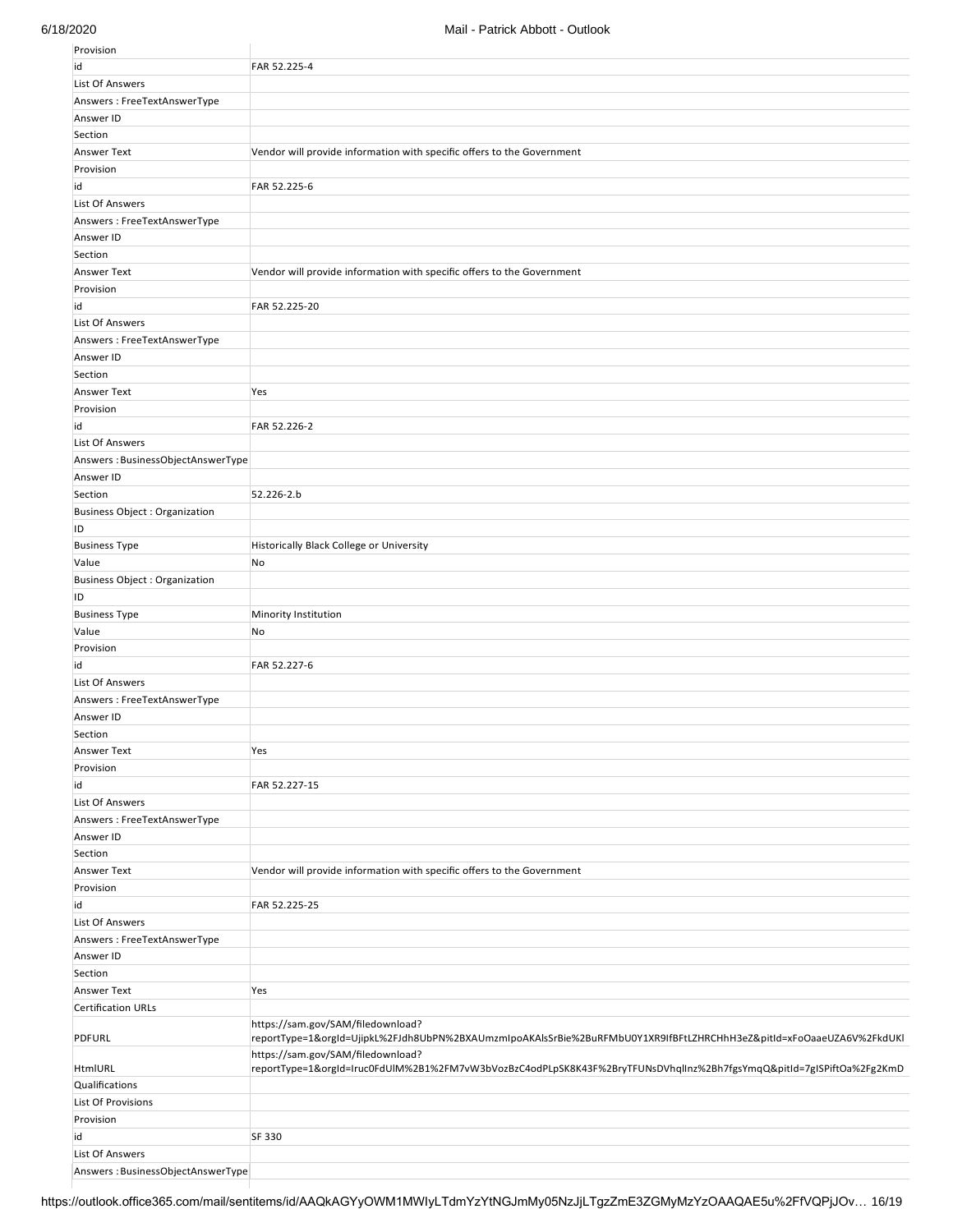| Answer ID                      |                                                                                                                                                          |
|--------------------------------|----------------------------------------------------------------------------------------------------------------------------------------------------------|
| Section                        |                                                                                                                                                          |
| <b>Business Object: Person</b> |                                                                                                                                                          |
| ID                             |                                                                                                                                                          |
| Title                          |                                                                                                                                                          |
| <b>First Name</b>              |                                                                                                                                                          |
| Mi                             |                                                                                                                                                          |
| Last Name                      |                                                                                                                                                          |
| <b>Qualification URLs</b>      |                                                                                                                                                          |
|                                | https://sam.gov/SAM/filedownload?                                                                                                                        |
| <b>PDFURL</b>                  | reportType=3&orgId=XWH3zURLodHjqkiAkfN9pH6rnFYIuU9SQ%2BJcVh2O1O0zXiRfwqm54D360Ml%2FTNKo&pitId=fhEELPzhjx8cUVyFEqKOnh                                     |
| HtmIURL                        | https://sam.gov/SAM/filedownload?<br>reportType=3&orgId=pGnxFEgmp2Wd%2FxsfKUtO7BxJZEQF%2FIhmGSsDBQhLsNOB5%2FjYrGbGnv2O3%2FKh3ZJ%2B&pitId=aN%2FzG7Ka6db C |
|                                |                                                                                                                                                          |
| Points Of Contact              |                                                                                                                                                          |
| List Of POCs                   |                                                                                                                                                          |
|                                |                                                                                                                                                          |
| Government Business POC        |                                                                                                                                                          |
| <b>First Name</b>              | Patrick                                                                                                                                                  |
| Middle Initial                 | IJ                                                                                                                                                       |
| Last Name                      | Abbott                                                                                                                                                   |
| Title                          | 2D Global LLC                                                                                                                                            |
| US Phone                       |                                                                                                                                                          |
| US Phone Extension             |                                                                                                                                                          |
| Non US Phone                   |                                                                                                                                                          |
| Non US Phone Extension         |                                                                                                                                                          |
| Fax                            |                                                                                                                                                          |
| Email                          | Patrick@2DGlobal.com                                                                                                                                     |
|                                |                                                                                                                                                          |
| Address                        | 9 Crested Tern CtThe WoodlandsTXUSA77380 -                                                                                                               |
| Alt Government Business POC    |                                                                                                                                                          |
| <b>First Name</b>              | Patrick                                                                                                                                                  |
| Middle Initial                 |                                                                                                                                                          |
| Last Name                      | Abbott                                                                                                                                                   |
| Title                          | 2D Global LLC Chairman                                                                                                                                   |
| US Phone                       |                                                                                                                                                          |
| US Phone Extension             |                                                                                                                                                          |
| Non US Phone                   |                                                                                                                                                          |
| Non US Phone Extension         |                                                                                                                                                          |
| Fax                            |                                                                                                                                                          |
|                                |                                                                                                                                                          |
| Email                          | Patrick@2DGlobal.com                                                                                                                                     |
| Address                        | 9 Crested Tern CtThe WoodlandsTXUSA77380 -                                                                                                               |
| Past Performance POC           |                                                                                                                                                          |
| <b>First Name</b>              |                                                                                                                                                          |
| Middle Initial                 |                                                                                                                                                          |
| Last Name                      |                                                                                                                                                          |
| Title                          |                                                                                                                                                          |
| US Phone                       |                                                                                                                                                          |
| <b>US Phone Extension</b>      |                                                                                                                                                          |
| Non US Phone                   |                                                                                                                                                          |
| Non US Phone Extension         |                                                                                                                                                          |
|                                |                                                                                                                                                          |
| Fax                            |                                                                                                                                                          |
| Email                          |                                                                                                                                                          |
| Address                        | $\overline{a}$                                                                                                                                           |
| <b>Electronic Business POC</b> |                                                                                                                                                          |
| <b>First Name</b>              | Patrick                                                                                                                                                  |
| Middle Initial                 | IJ                                                                                                                                                       |
| Last Name                      | Abbott                                                                                                                                                   |
| Title                          | 2D Global LLC                                                                                                                                            |
| US Phone                       |                                                                                                                                                          |
| <b>US Phone Extension</b>      |                                                                                                                                                          |
| Non US Phone                   |                                                                                                                                                          |
|                                |                                                                                                                                                          |
| Non US Phone Extension         |                                                                                                                                                          |
| Fax                            |                                                                                                                                                          |
| Email                          | Patrick@2DGlobal.com                                                                                                                                     |
| Address                        | 9 Crested Tern Ct, The Woodlands, TX, USA 77380 -                                                                                                        |
| Alt Electronic Business POC    | Yes                                                                                                                                                      |
| <b>First Name</b>              | Terry                                                                                                                                                    |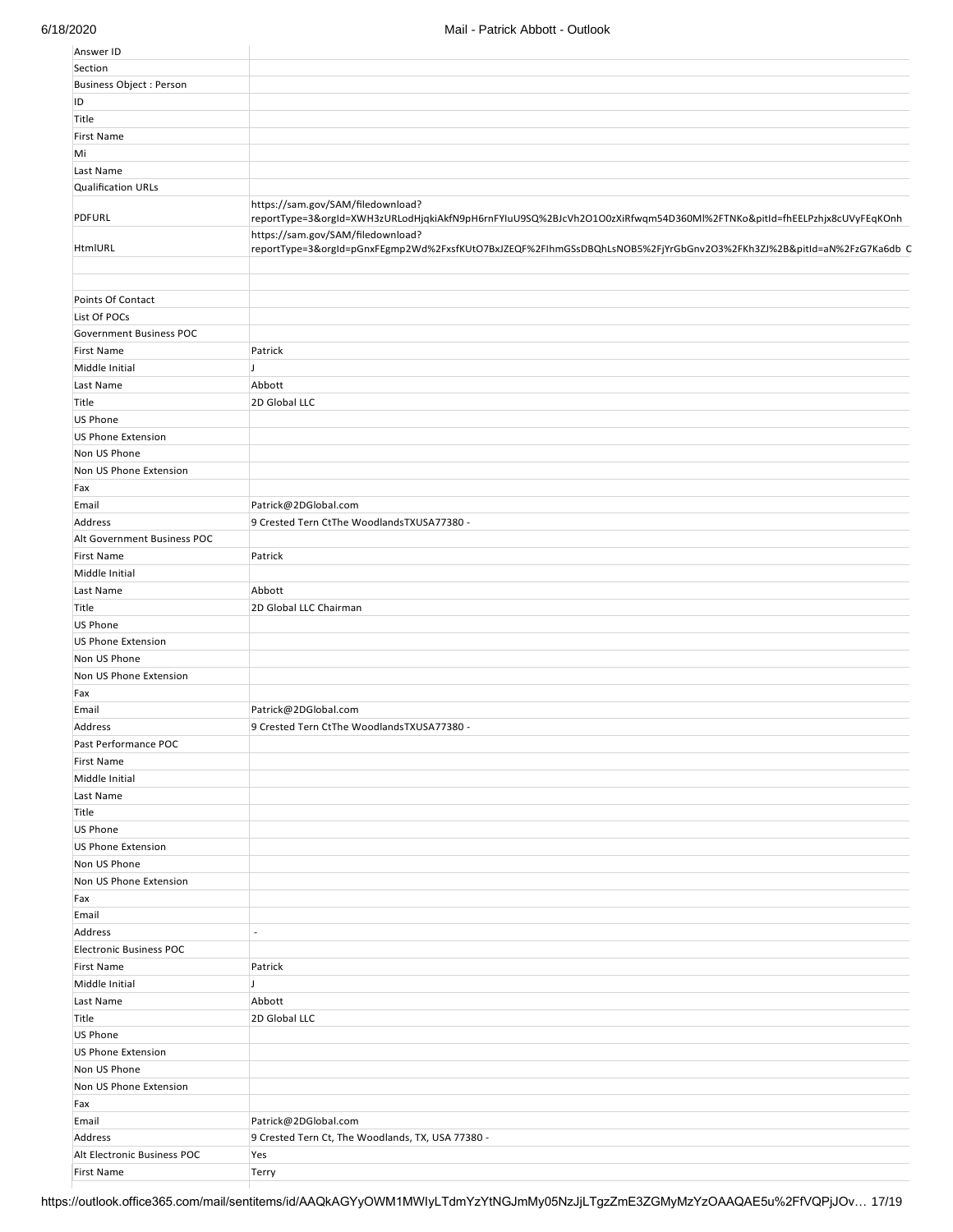| Middle Initial                         |                          |
|----------------------------------------|--------------------------|
| Last Name                              | McEwen                   |
| Title                                  | Mandate                  |
| US Phone                               | 352-255-1574             |
| <b>US Phone Extension</b>              |                          |
| Non US Phone                           |                          |
| Non US Phone Extension                 |                          |
|                                        |                          |
| Fax<br>Email                           |                          |
|                                        |                          |
| Address                                | $\overline{\phantom{a}}$ |
| Party Performing Certification POC     |                          |
| <b>First Name</b>                      |                          |
| Middle Initial                         |                          |
| Last Name                              |                          |
| Title                                  |                          |
| US Phone                               |                          |
| <b>US Phone Extension</b>              |                          |
| Non US Phone                           |                          |
| Non US Phone Extension                 |                          |
| Fax                                    |                          |
| Email                                  |                          |
| Address                                | $\overline{\phantom{a}}$ |
| Sole Proprietorship POC                |                          |
| <b>First Name</b>                      |                          |
| Middle Initial                         |                          |
| Last Name                              |                          |
| Title                                  |                          |
| US Phone                               |                          |
| <b>US Phone Extension</b>              |                          |
| Non US Phone                           |                          |
| Non US Phone Extension                 |                          |
| Fax                                    |                          |
| Email                                  |                          |
| Address                                |                          |
|                                        |                          |
| Accounts Receivable POC                |                          |
| <b>First Name</b>                      |                          |
|                                        | Patrick<br>IJ            |
| Middle Initial                         |                          |
| Last Name                              | Abbott                   |
| Title                                  | Chairman                 |
| US Phone                               |                          |
| <b>US Phone Extension</b>              |                          |
| Non US Phone                           |                          |
| Non US Phone Extension                 |                          |
| Fax                                    |                          |
| Email                                  | patrick@2DGlobal.com     |
| Address                                |                          |
| Accounts Payable POC                   |                          |
| First Name                             |                          |
| Middle Initial                         |                          |
| Last Name                              |                          |
| Title                                  |                          |
| US Phone                               |                          |
| <b>US Phone Extension</b>              |                          |
| Non US Phone                           |                          |
| Non US Phone Extension                 |                          |
| Fax                                    |                          |
| Email                                  |                          |
| Address                                | $\overline{\phantom{a}}$ |
| EDI POC                                |                          |
| First Name                             |                          |
| Middle Initial                         |                          |
| Last Name                              |                          |
| Title                                  |                          |
| US Phone                               |                          |
| <b>US Phone Extension</b>              |                          |
| Non US Phone<br>Non US Phone Extension |                          |